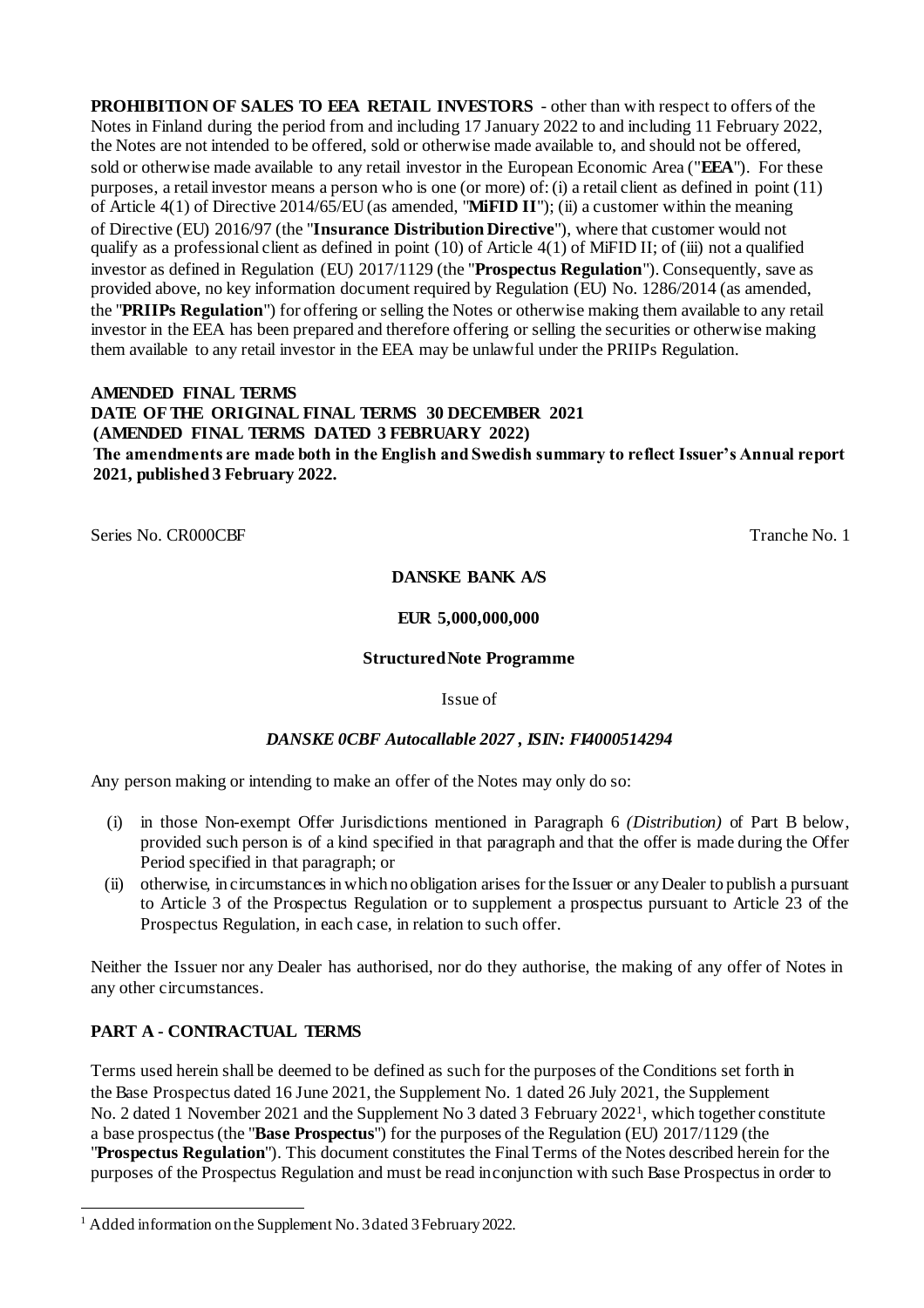obtain all the relevant information. The Base Prospectus is available for viewing at, and copies may be obtained from, the website of the Irish Stock Exchange plc trading as Euronext Dublin ("**Euronext Dublin**") at *[https://www.euronext.com/en/markets/dublin](http://www.euronext.com/en/markets/dublin)* for a periodof 12 months following the date of the Base Prospectus (dated 16 June 2021). A Summary of the Notes is annexed to this Final Terms. The Final Terms are available for viewing at the website of Euronext Dublin at *[https://www.euronext.com/en/markets/dublin](http://www.euronext.com/en/markets/dublin)*.

**Any investor who, as of the date of these amended and restated Final Terms has indicated acceptance of the offer of Notes to which these amended and restated Final Terms relates has the right, within not less than three working days of the date of publication of such amended and restated Final Terms, to withdraw such acceptance. This right to withdraw shall expire at close of business on 8 February 2022<sup>2</sup> .**

-

<sup>&</sup>lt;sup>2</sup> Pursuant to an amendment dated 3 February 2022, the contractual terms have been updated to reflect the publication of the Supplement No. 3 dated 3 February 2022, including a statement of withdrawal rights.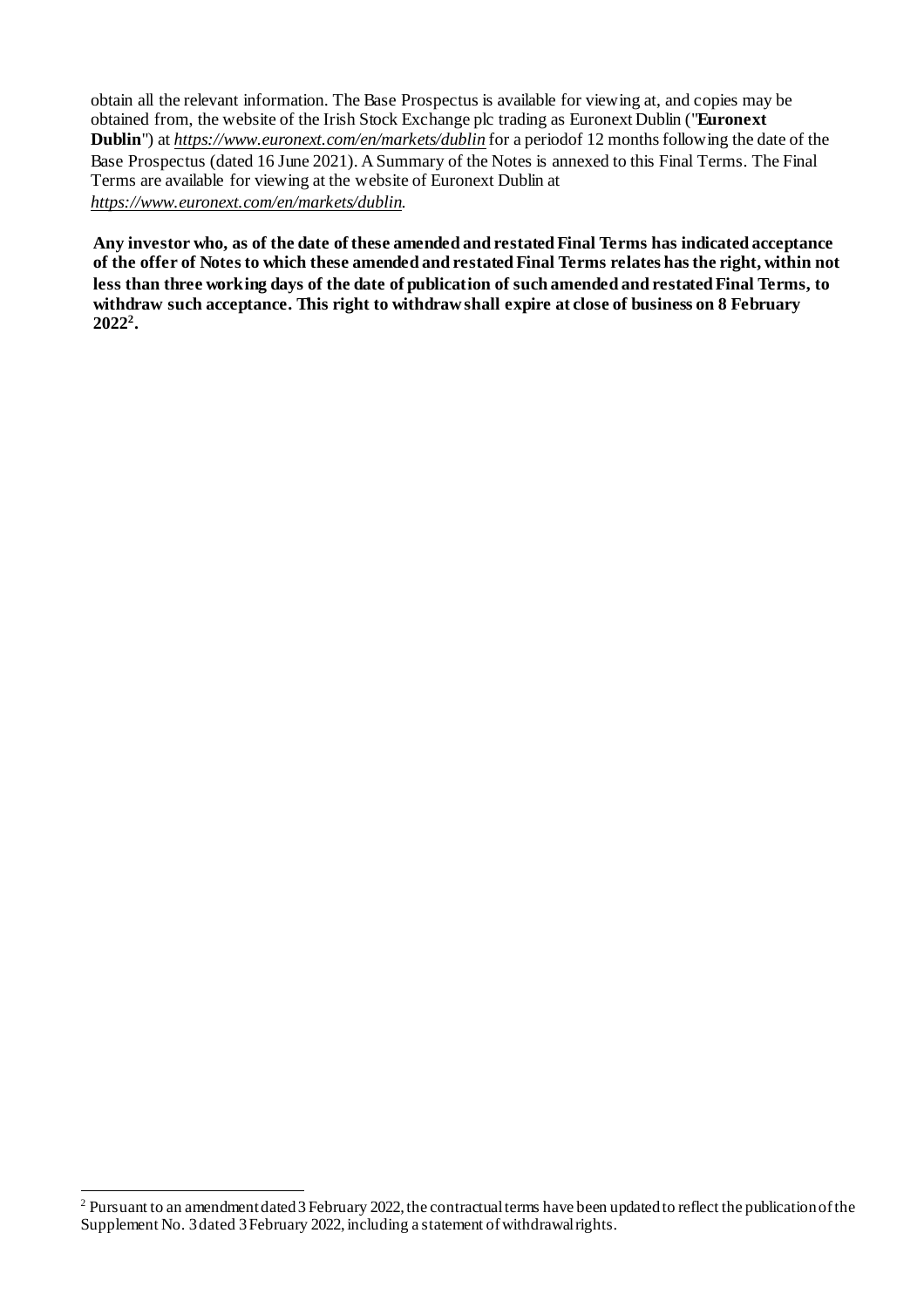| 1.  | Issuer:                |                                                                              | Danske Bank A/S                                                                                                                 |
|-----|------------------------|------------------------------------------------------------------------------|---------------------------------------------------------------------------------------------------------------------------------|
| 2.  | (i)                    | Series Number:                                                               | CR000CBF                                                                                                                        |
|     | (ii)                   | Tranche Number:                                                              | $\mathbf{1}$                                                                                                                    |
|     | (iii)                  | Date on which the Notes will be<br>consolidated and form a single<br>Series: | Not Applicable                                                                                                                  |
| 3.  |                        | Specified Currency or Currencies:                                            | <b>EUR</b>                                                                                                                      |
| 4.  |                        | <b>Aggregate Principal Amount:</b>                                           | EUR Up to 50,000,000.00                                                                                                         |
| 5.  | <b>Issue Price:</b>    |                                                                              | 100.00 per cent. of the Aggregate Principal Amount                                                                              |
| 6.  | (i)                    | <b>Specified Denominations:</b>                                              | EUR 1,000.00                                                                                                                    |
|     | (ii)                   | <b>Calculation Amount:</b>                                                   | EUR 1,000.00                                                                                                                    |
| 7.  | (i)                    | <b>Issue Date:</b>                                                           | 24 February 2022                                                                                                                |
|     | (ii)                   | <b>Interest Commencement Date:</b>                                           | Not Applicable                                                                                                                  |
|     | (iii)                  | Trade Date:                                                                  | 21 February 2022                                                                                                                |
| 8.  | <b>Maturity Date:</b>  |                                                                              | 7 March 2027                                                                                                                    |
| 9.  | <b>Interest Basis:</b> |                                                                              | Index-Linked Interest Notes (further particulars specified at<br>item 27 below).                                                |
| 10. |                        | Redemption/Payment Basis:                                                    | Index-Linked Redemption Notes (further particulars<br>specified at item 36 (iv) below) subject to Autocall Early<br>Redemption. |
| 11. |                        | Put/Call Options:                                                            | Not Applicable                                                                                                                  |
| 12. | Tax Gross-Up:          |                                                                              | General Condition 8.3 (No Gross-up) applicable                                                                                  |
| 13. |                        | Date of Board approval for issuance of<br>Notes obtained:                    | Not Applicable                                                                                                                  |
|     | <b>CONVERSION</b>      |                                                                              | PROVISIONS RELATING TO REFERENCE ITEMS AND FX PRINCIPAL/OPTION                                                                  |
| 14. |                        | <b>Rate-Linked Provisions:</b>                                               | Not Applicable                                                                                                                  |
| 15. |                        | <b>Inflation-Linked Provisions:</b>                                          | Not Applicable                                                                                                                  |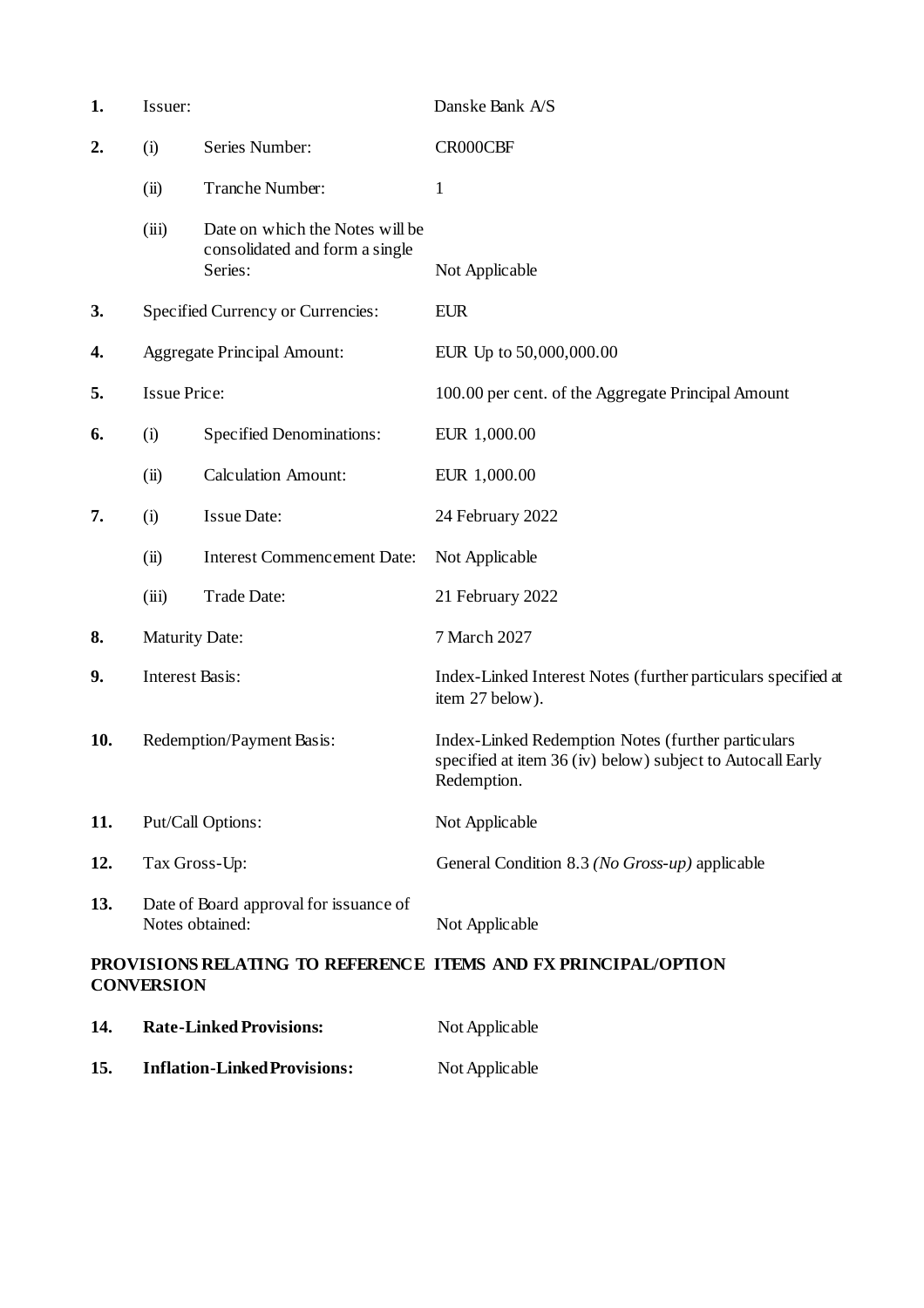| 16. |              | <b>Index-Linked Provisions:</b>                                                                                                                                                                                                              | Applicable                                                                                                   |
|-----|--------------|----------------------------------------------------------------------------------------------------------------------------------------------------------------------------------------------------------------------------------------------|--------------------------------------------------------------------------------------------------------------|
|     | (i)          | Whether the Notes relate to a<br>basket of indices or a single<br>index, the identity of the<br>relevant Index/Indices, whether<br>any such Index is a Designated<br>Multi-Exchange Index and<br>(if applicable) the relevant<br>weightings: | Single Underlying Index<br>The Underlying Index is as specified in the Table below                           |
|     | (ii)         | <b>Initial Price:</b>                                                                                                                                                                                                                        | Not Applicable                                                                                               |
|     | (iii)        | $Exchange(s)$ :                                                                                                                                                                                                                              | As specified in the Table below                                                                              |
|     | (iv)         | Related Exchange(s):                                                                                                                                                                                                                         | As specified in the Table below                                                                              |
|     | (v)          | Valuation Time:                                                                                                                                                                                                                              | <b>Scheduled Closing Time</b>                                                                                |
|     | (vi)         | Correction of Index Levels:                                                                                                                                                                                                                  | Correction of Index Levels applies                                                                           |
|     |              | <b>Correction Cut-Off Date:</b>                                                                                                                                                                                                              | In relation to a Relevant Determination Date, three<br>Business Days after such Relevant Determination Date. |
|     | <b>Index</b> | <b>Designated Exchange</b><br><b>Multi</b><br><b>Exchange</b><br><b>Index</b>                                                                                                                                                                | <b>Related Exchange Valuation Time</b><br>$W_i$                                                              |

- 1 STOXX EUROPE No MULTIPLE ALL EXCHANGES Scheduled Closing 100%<br>600 BASIC EXCHANGE Time 600 BASIC RESOURCES PRICE EUR **EXCHANGE 17. Equity-LinkedProvisions:** Not Applicable **18. Fund-Linked Provisions:** Not Applicable **19. Currency-LinkedProvisions:** Not Applicable
- **20. Commodity-LinkedProvisions:** Not Applicable
- **21. Additional Disruption Events:** Applicable
	- (i) Change in Law: Applicable
	- (ii) Hedging Disruption: Applicable
	- (iii) Increased Cost of Hedging: Applicable
	- (iv) Increased Cost of Stock Borrow: Not Applicable
	- (v) Insolvency Filing: Not Applicable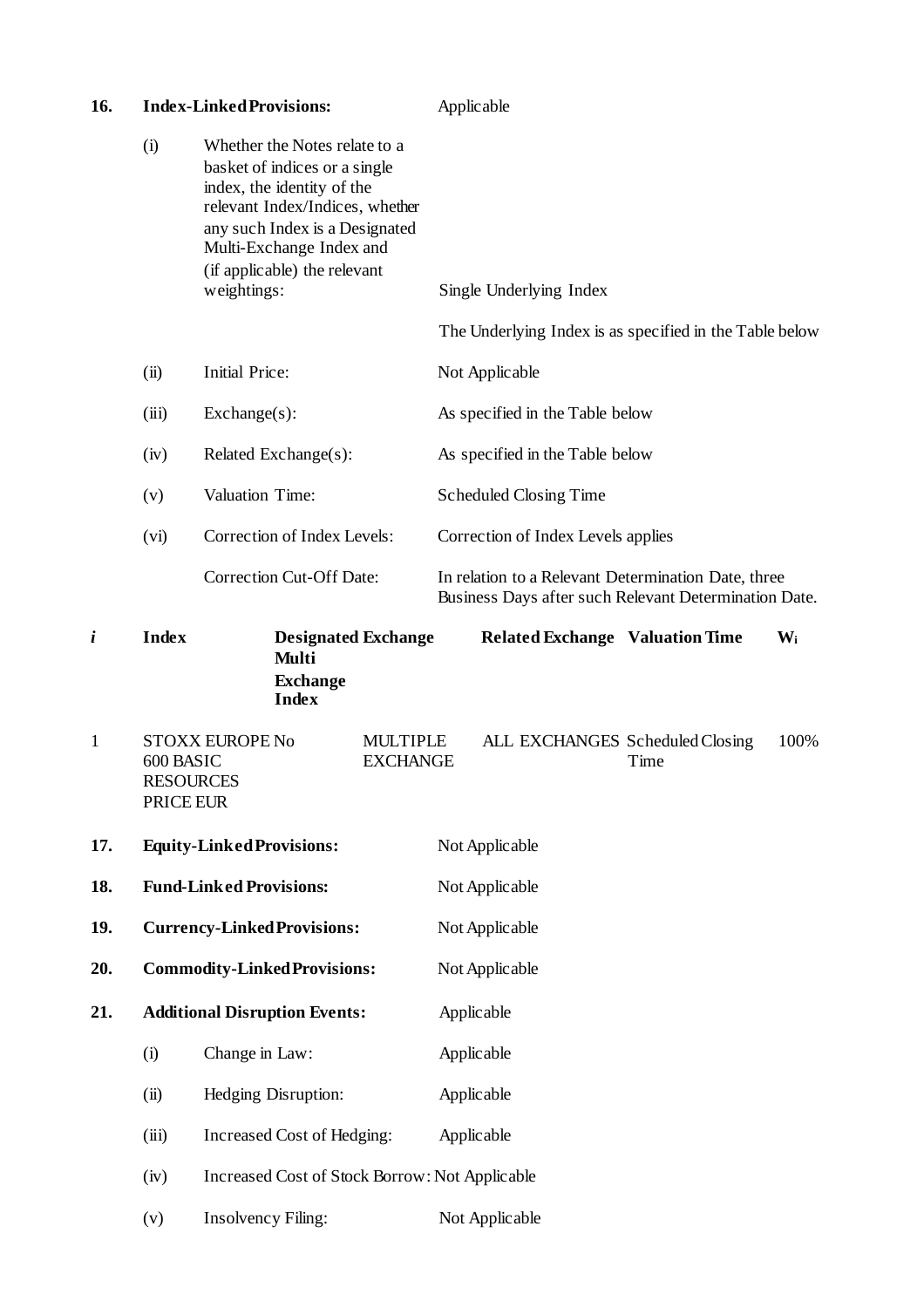| (vi) | Loss of Stock Borrow: | Not Applicable |
|------|-----------------------|----------------|
|      |                       |                |

# **22. Credit-LinkedProvisions:** Not Applicable

# **PROVISIONS RELATING TO INTEREST (IF ANY) PAYABLE**

| 23. |                    | <b>FX Interest Conversion:</b>                                                                                               | Not Applicable                                                                                                  |
|-----|--------------------|------------------------------------------------------------------------------------------------------------------------------|-----------------------------------------------------------------------------------------------------------------|
| 24. |                    | <b>Fixed Rate Notes Provisions:</b>                                                                                          | Not Applicable                                                                                                  |
| 25. |                    | <b>Variable Rate Note Provisions:</b>                                                                                        | Not Applicable                                                                                                  |
| 26. |                    | Provisions for specific types of<br><b>Variable Rate Notes:</b>                                                              | Not Applicable                                                                                                  |
| 27. | <b>Provisions:</b> | Reference Item-Linked Interest                                                                                               | Applicable. The Notes are Index-Linked Interest Notes                                                           |
|     | (i)                | <b>Interest Amount:</b>                                                                                                      | The Reference Item-Linked Interest Amount is:                                                                   |
|     |                    |                                                                                                                              | <b>Autocall Interest Amount</b>                                                                                 |
|     | (ii)               | <b>Autocall Interest Note</b><br>Provisions:                                                                                 | Applicable: Interest Payout Condition 3.3 (Autocall<br>Interest Amount) applies.                                |
|     |                    | <b>Relevant Interest Amount:</b><br>٠                                                                                        | Memory Interest: Applicable                                                                                     |
|     |                    | Nth Performance:<br>$\bullet$                                                                                                | Not Applicable                                                                                                  |
|     |                    | Specified Rate:<br>$\bullet$                                                                                                 | INDICATIVELY 6.50% (to be determined no later than<br>on the Issue Date, subject to a minimum of 5.5 per cent.) |
|     |                    | <b>Interest Barrier:</b><br>$\bullet$                                                                                        | 100%                                                                                                            |
|     |                    | Interest Payment Date(s):<br>$\bullet$                                                                                       | The Interest Payment Dates shall be as specified in item<br>$27.$ (iv) below.                                   |
|     | (iii)<br>(iv)      | Autocall Multi Barrier Interest<br>Note Provisions:<br>Interest valuation provisions for<br><b>Autocall Interest Amount:</b> | Not Applicable                                                                                                  |
|     |                    | Initial valuation to<br>(A)<br>determine Reference Item<br>Initial <sub>i</sub> :                                            | Applicable                                                                                                      |
|     |                    | <b>Initial Valuation Date:</b>                                                                                               | 21 February 2022                                                                                                |
|     |                    | <b>Adjustment Provisions:</b>                                                                                                | In the event of a Disrupted Day/Market Disruption Event:                                                        |
|     |                    |                                                                                                                              | Postponement applies                                                                                            |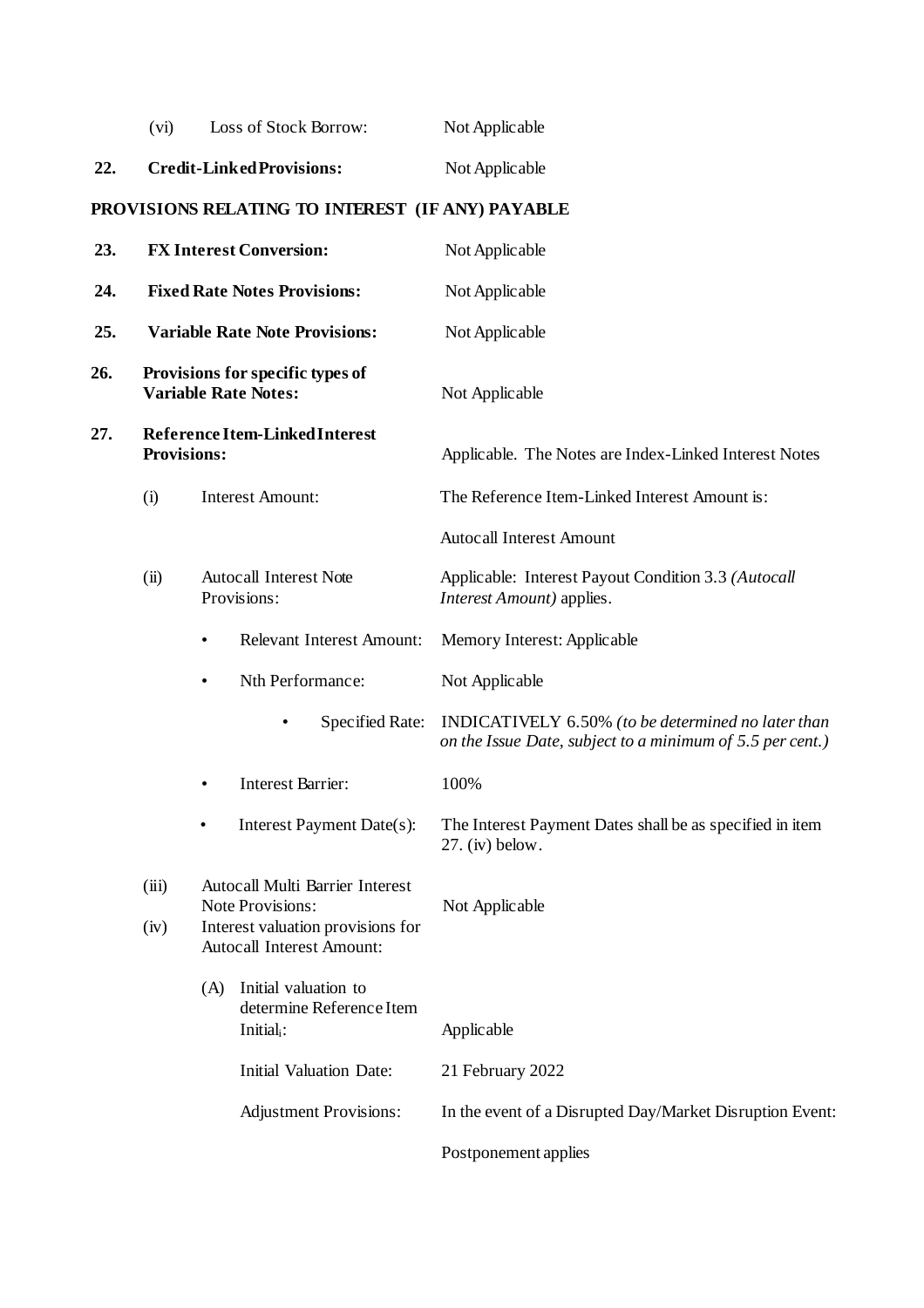|     | (B) | Interest valuation to<br>determine Reference<br>$Price_{t.i}:$ |                | Applicable                                                                   |                               |
|-----|-----|----------------------------------------------------------------|----------------|------------------------------------------------------------------------------|-------------------------------|
|     |     | <b>Interest Determination</b><br>Date(s):                      |                | The Interest Determination Dates $(t)$ are as set out in the<br>Table below: |                               |
|     |     |                                                                | t              | <b>Interest Determination</b><br><b>Dates</b>                                | <b>Interest Payment Dates</b> |
|     |     |                                                                | $\overline{2}$ | 21 February 2023                                                             | 7 March 2023                  |
|     |     |                                                                | 3              | 21 August 2023                                                               | 7 September 2023              |
|     |     |                                                                | 4              | 21 February 2024                                                             | 7 March 2024                  |
|     |     |                                                                | 5              | 21 August 2024                                                               | 7 September 2024              |
|     |     |                                                                | 6              | 21 February 2025                                                             | 7 March 2025                  |
|     |     |                                                                | 7              | 21 August 2025                                                               | 7 September 2025              |
|     |     |                                                                | 8              | 21 February 2026                                                             | 7 March 2026                  |
|     |     |                                                                | 9              | 21 August 2026                                                               | 7 September 2026              |
|     |     |                                                                | 10             | 21 February 2027                                                             | 7 March 2027                  |
|     |     | <b>Adjustment Provisions:</b>                                  |                | In the event of a Disrupted Day/Market Disruption Event:                     |                               |
|     |     |                                                                |                | Postponement applies                                                         |                               |
| 28. |     | <b>Zero Coupon Note Provisions:</b>                            |                | Not Applicable                                                               |                               |
| 29. |     | <b>Credit-Linked Interest Provisions:</b>                      |                | Not Applicable                                                               |                               |
|     |     | PROVISIONS RELATING TO REDEMPTION                              |                |                                                                              |                               |

#### **PROVISIONS RELATING TO REDEMPTION**

| 30. | <b>Call Option:</b><br><b>Put Option:</b><br><b>Early Redemption:</b> |                                                                                                                                                                                                                                                                                                                        | Not Applicable<br>Not Applicable     |  |
|-----|-----------------------------------------------------------------------|------------------------------------------------------------------------------------------------------------------------------------------------------------------------------------------------------------------------------------------------------------------------------------------------------------------------|--------------------------------------|--|
| 31. |                                                                       |                                                                                                                                                                                                                                                                                                                        |                                      |  |
| 32. |                                                                       |                                                                                                                                                                                                                                                                                                                        |                                      |  |
|     | (i)                                                                   | Early Redemption for tax<br>reasons:                                                                                                                                                                                                                                                                                   | Not Applicable                       |  |
|     | (ii)                                                                  | Notice Period relating to early<br>redemption for tax reasons:                                                                                                                                                                                                                                                         | Minimum Period: Not Applicable       |  |
|     |                                                                       |                                                                                                                                                                                                                                                                                                                        | Maximum Period: Not Applicable       |  |
|     | (iii)                                                                 | Early Redemption Amount<br>payable (a) on redemption<br>for taxation reasons or<br>(b) on redemption for an<br>Administrator/Benchmark Event<br>or $(c)$ on an an illegality or $(d)$<br>on an Event of Default or (e)<br>in the case of Reference Item-<br>Linked Notes, following an<br>early redemption pursuant to |                                      |  |
|     |                                                                       |                                                                                                                                                                                                                                                                                                                        | As set out in the General Conditions |  |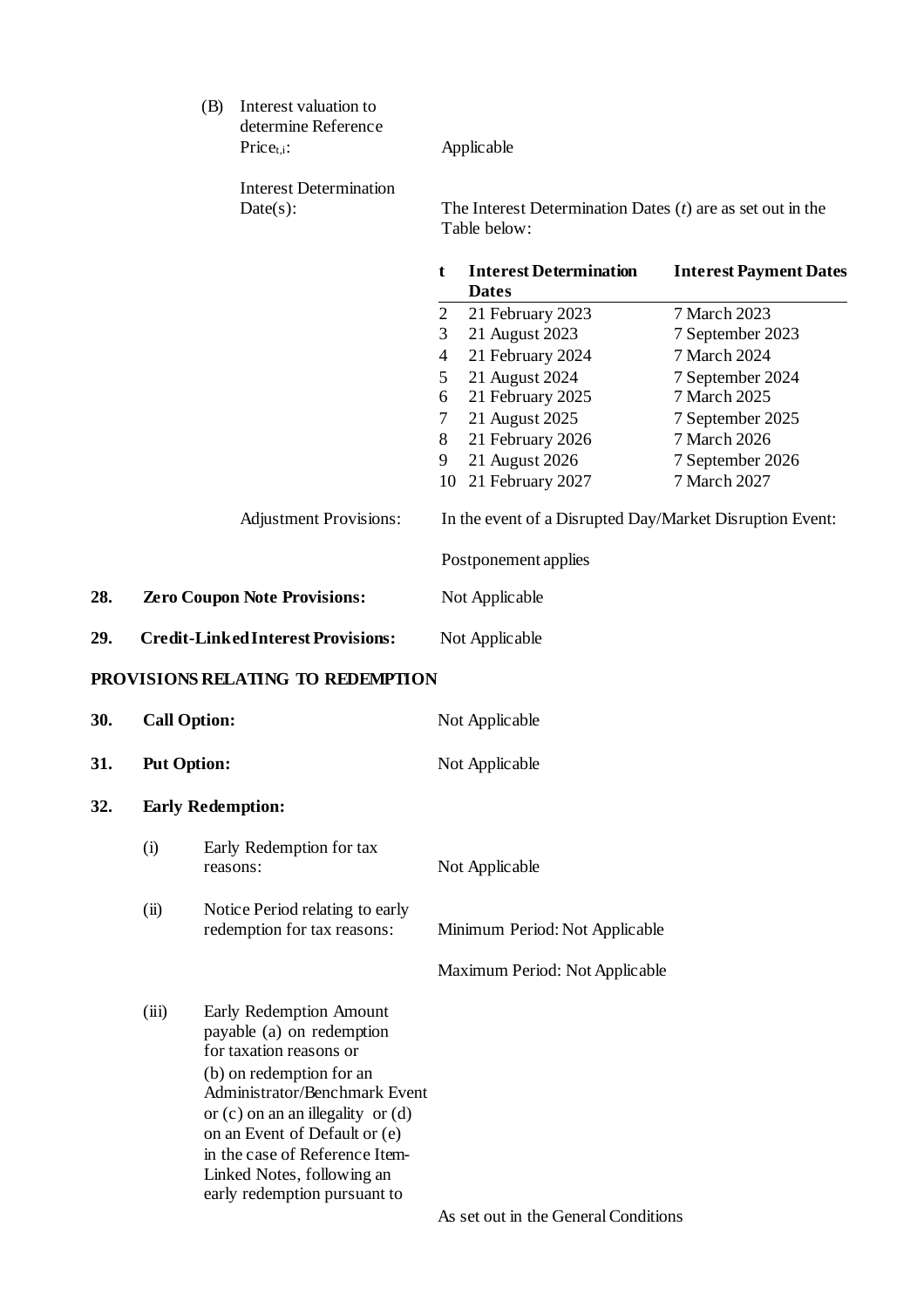|     |       | the provisions of the relevant<br>Reference Item Schedule:                     |                                                                                                                                                                                                                                                                                                                                                                                                                                                                               |
|-----|-------|--------------------------------------------------------------------------------|-------------------------------------------------------------------------------------------------------------------------------------------------------------------------------------------------------------------------------------------------------------------------------------------------------------------------------------------------------------------------------------------------------------------------------------------------------------------------------|
|     | (iv)  | Early Redemption Amount<br>includes amount in respect of<br>interest:          | Not Applicable                                                                                                                                                                                                                                                                                                                                                                                                                                                                |
| 33. |       | <b>Autocall Early Redemption:</b>                                              | Applicable                                                                                                                                                                                                                                                                                                                                                                                                                                                                    |
|     | (i)   | Early Redemption Amount:                                                       | The Early Redemption Amount for the purposes Payout<br>Condition 1.2 ( <i>Early redemption</i> ) is the:                                                                                                                                                                                                                                                                                                                                                                      |
|     |       |                                                                                | <b>Autocall Early Redemption Amount</b>                                                                                                                                                                                                                                                                                                                                                                                                                                       |
|     | (ii)  | Autocall:                                                                      | Applicable: Redemption Payout Condition 1.4 (Early<br>Redemption (Autocall)) applies.                                                                                                                                                                                                                                                                                                                                                                                         |
|     |       | Autocall Barrier:<br>$\bullet$                                                 | 100 per cent                                                                                                                                                                                                                                                                                                                                                                                                                                                                  |
|     | (iii) | Provisions relating to Nth<br>Performance:                                     | Not Applicable                                                                                                                                                                                                                                                                                                                                                                                                                                                                |
|     | (iv)  | Autocall valuation provisions<br>for early redemption:                         |                                                                                                                                                                                                                                                                                                                                                                                                                                                                               |
|     |       | (A) Initial valuation to<br>determine Reference Item<br>Initial <sub>i</sub> : | Applicable - see item $27.$ (iv) above                                                                                                                                                                                                                                                                                                                                                                                                                                        |
|     |       | Autocall valuation to<br>(B)<br>determine Reference<br>$Price_{t,i}:$          | Applicable                                                                                                                                                                                                                                                                                                                                                                                                                                                                    |
|     |       | <b>Autocall Valuation Dates:</b>                                               | The Autocall Valuation Dates $(t)$ are as set out in the Table<br>below:                                                                                                                                                                                                                                                                                                                                                                                                      |
|     |       |                                                                                | <b>Autocall Valuation Dates Early Redemption Dates</b><br>t<br>$\mathbf{2}$<br>21 February 2023<br>7 March 2023<br>3<br>21 August 2023<br>7 September 2023<br>$\overline{4}$<br>21 February 2024<br>7 March 2024<br>5<br>21 August 2024<br>7 September 2024<br>21 February 2025<br>7 March 2025<br>6<br>21 August 2025<br>7<br>7 September 2025<br>7 March 2026<br>8<br>21 February 2026<br>9<br>21 August 2026<br>7 September 2026<br>21 February 2027<br>7 March 2027<br>10 |
|     |       | <b>Adjustment Provisions:</b>                                                  | In the event of Disrupted Day/Market Disruption Event:<br>Postponement applies                                                                                                                                                                                                                                                                                                                                                                                                |
|     | (v)   | Early Redemption Date:                                                         | For the purposes of Redemption Payout Condition 1.2<br>(Early redemption), the Early Redemption Date shall be<br>as specified for the relevant Autocall Valuation Date $(t)$ in<br>item 33.(iv) above.                                                                                                                                                                                                                                                                        |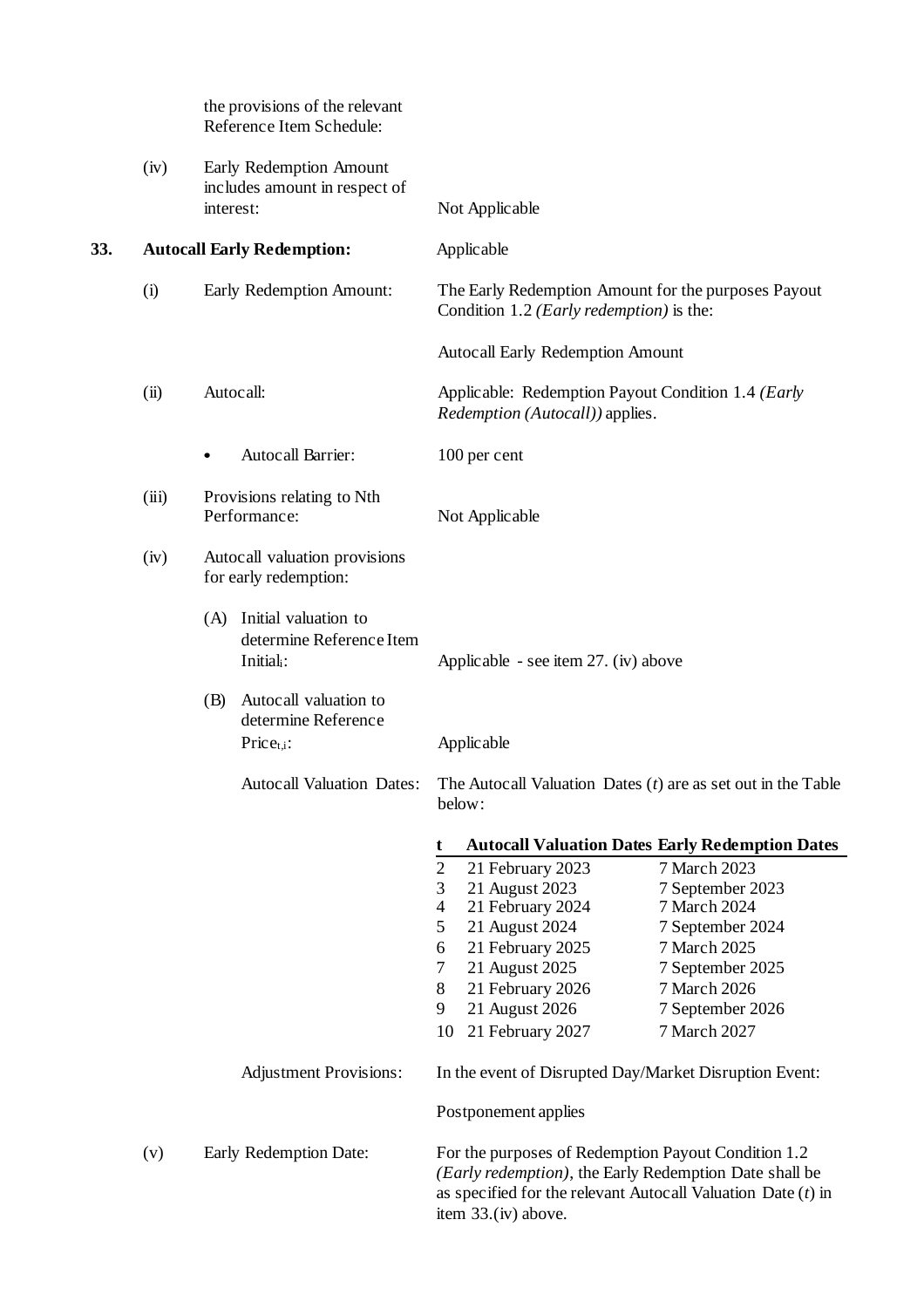| 34. |                                         | <b>Final Redemption Amount:</b>                                           | The Final Redemption Amount shall be the Reference<br>Item-Linked Redemption Amount as specified in item 36<br>below.                                         |  |
|-----|-----------------------------------------|---------------------------------------------------------------------------|---------------------------------------------------------------------------------------------------------------------------------------------------------------|--|
| 35. |                                         | <b>FX Principal Conversion:</b>                                           | Not Applicable                                                                                                                                                |  |
| 36. | <b>Provisions:</b>                      | <b>Reference Item-Linked Redemption</b>                                   | Applicable. The Notes are Index-Linked Redemption<br>Notes.                                                                                                   |  |
|     | (i)                                     | Final Redemption Amount:                                                  | The Final Redemption Amount for the purposes of General<br>Condition 6.1 (Scheduled Redemption) is the Reference<br>Item-Linked Redemption Amount, being the: |  |
|     |                                         |                                                                           | Non-Protected Knock-in Put Redemption Amount (Reverse<br>Convertible)                                                                                         |  |
|     | (ii)                                    | Provisions relating to Relevant<br>Principal Amount:                      | Not Applicable                                                                                                                                                |  |
|     | (iii)                                   | Provisions relating to Nth<br>Performance:                                | Not Applicable                                                                                                                                                |  |
|     | (iv)                                    | Non-Protected Knock-in Put<br>Redemption Amount (Reverse<br>Convertible): | Applicable: Redemption Payout Condition 26 (Non-<br>Protected Knock-in Put Redemption Amount (Reverse<br>Convertible)) applies.                               |  |
|     |                                         | Strike:<br>(A)                                                            | 100%                                                                                                                                                          |  |
|     |                                         | (B)<br>Participation Rate:                                                | 100%                                                                                                                                                          |  |
|     |                                         | Performance Floor:<br>(C)                                                 | 0%                                                                                                                                                            |  |
|     |                                         | Barrier:<br>(D)                                                           | 70%                                                                                                                                                           |  |
|     |                                         | Type of Valuation:<br>(E)                                                 | European                                                                                                                                                      |  |
| 37. | <b>Redemption Valuation Provisions:</b> |                                                                           |                                                                                                                                                               |  |
|     | (i)                                     | Initial valuation to determine<br>Reference Item Initiali:                | Applicable                                                                                                                                                    |  |
|     |                                         | <b>Initial Valuation Date:</b>                                            | 21 February 2022                                                                                                                                              |  |
|     |                                         | Adjustment provisions:                                                    | In the event of a Disrupted Day/Market Disruption Event:                                                                                                      |  |
|     |                                         |                                                                           | Postponement applies                                                                                                                                          |  |
|     | (ii)                                    | Final Valuation to determine<br>Reference Item Final <sub>i</sub> :       | Applicable                                                                                                                                                    |  |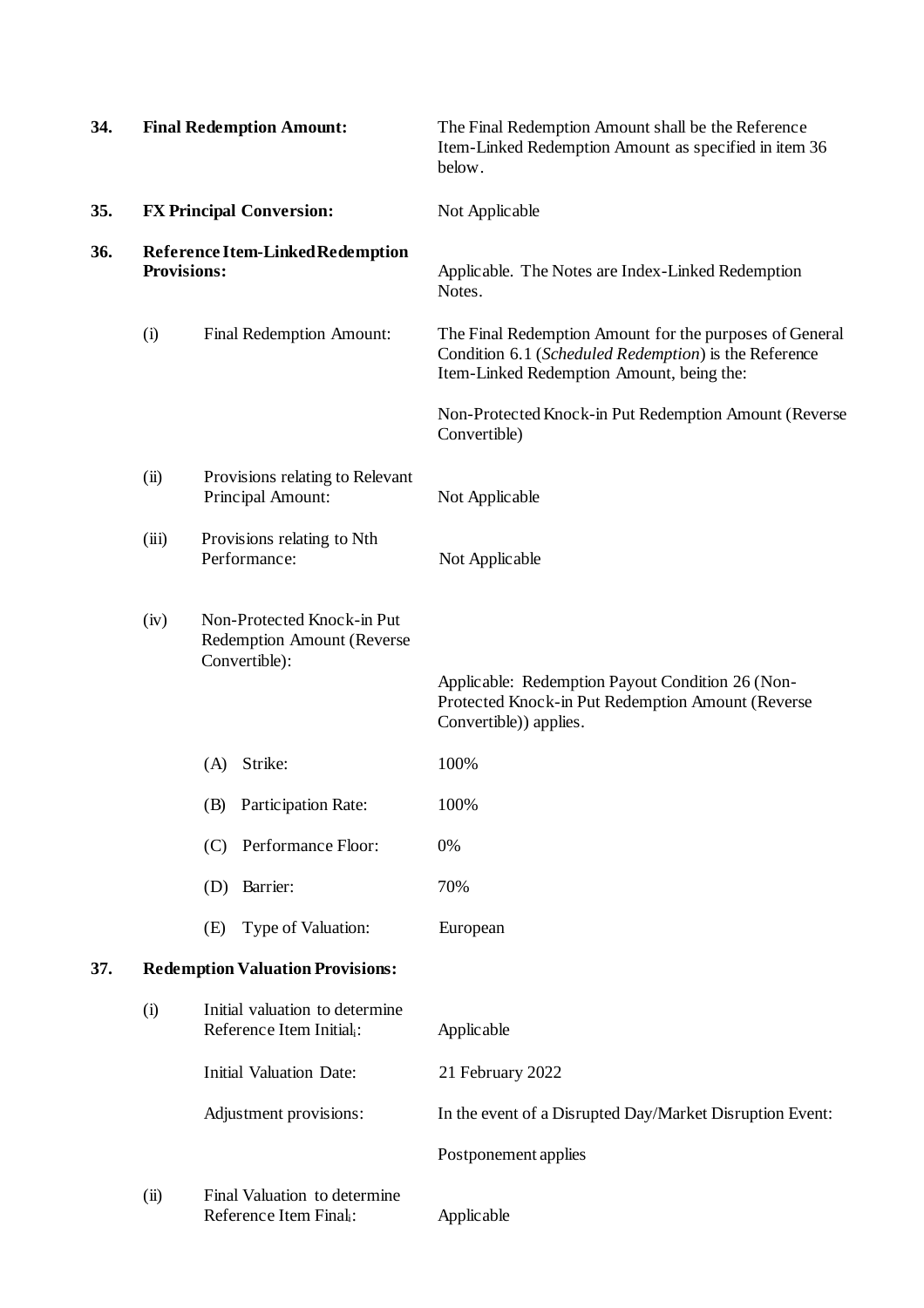|       | <b>Final Valuation Date</b>  | 21 February 2027                                         |
|-------|------------------------------|----------------------------------------------------------|
|       | Adjustment provisions:       | In the event of a Disrupted Day/Market Disruption Event: |
|       |                              | Postponement applies                                     |
| (iii) | Periodic Valuation:          | Not Applicable                                           |
| (iv)  | <b>Continuous Valuation:</b> | Not Applicable                                           |
| (v)   | Bermudan Valuation:          | Not Applicable                                           |
| (vi)  | Daily Valuation:             | Not Applicable                                           |
| (vii) | <b>FX</b> Valuation:         | Not Applicable                                           |

## **GENERAL PROVISIONS APPLICABLETO THE NOTES**

| 38. | Form of Notes:                                                                                             | VP Systems Notes issued in uncertificated and<br>dematerialised book entry form. See further item 6., of<br>Part B below. |
|-----|------------------------------------------------------------------------------------------------------------|---------------------------------------------------------------------------------------------------------------------------|
| 39. | New Global Note form:                                                                                      | Not Applicable                                                                                                            |
| 40. | Applicable Business Centre(s):                                                                             | TARGET & Helsinki                                                                                                         |
| 41. | <b>Business Day Convention:</b>                                                                            | Following Business Day Convention                                                                                         |
| 42. | Applicable Financial Centre(s) or other<br>special provisions relating to Payment<br><b>Business Days:</b> | TARGET & Helsinki                                                                                                         |
| 43. | Notices to be published on:                                                                                | On the homepage of Danske Bank A/S or as specified in<br>General Condition 15 (Notices).                                  |
| 44. | Talons for future Coupons to be attached<br>to Definitive Notes:                                           | No                                                                                                                        |
| 45. | Name and address of the Calculation<br>Agent:                                                              | Danske Bank A/S<br>Holmens Kanal 2-12<br>1092 Copenhagen K<br>Denmark                                                     |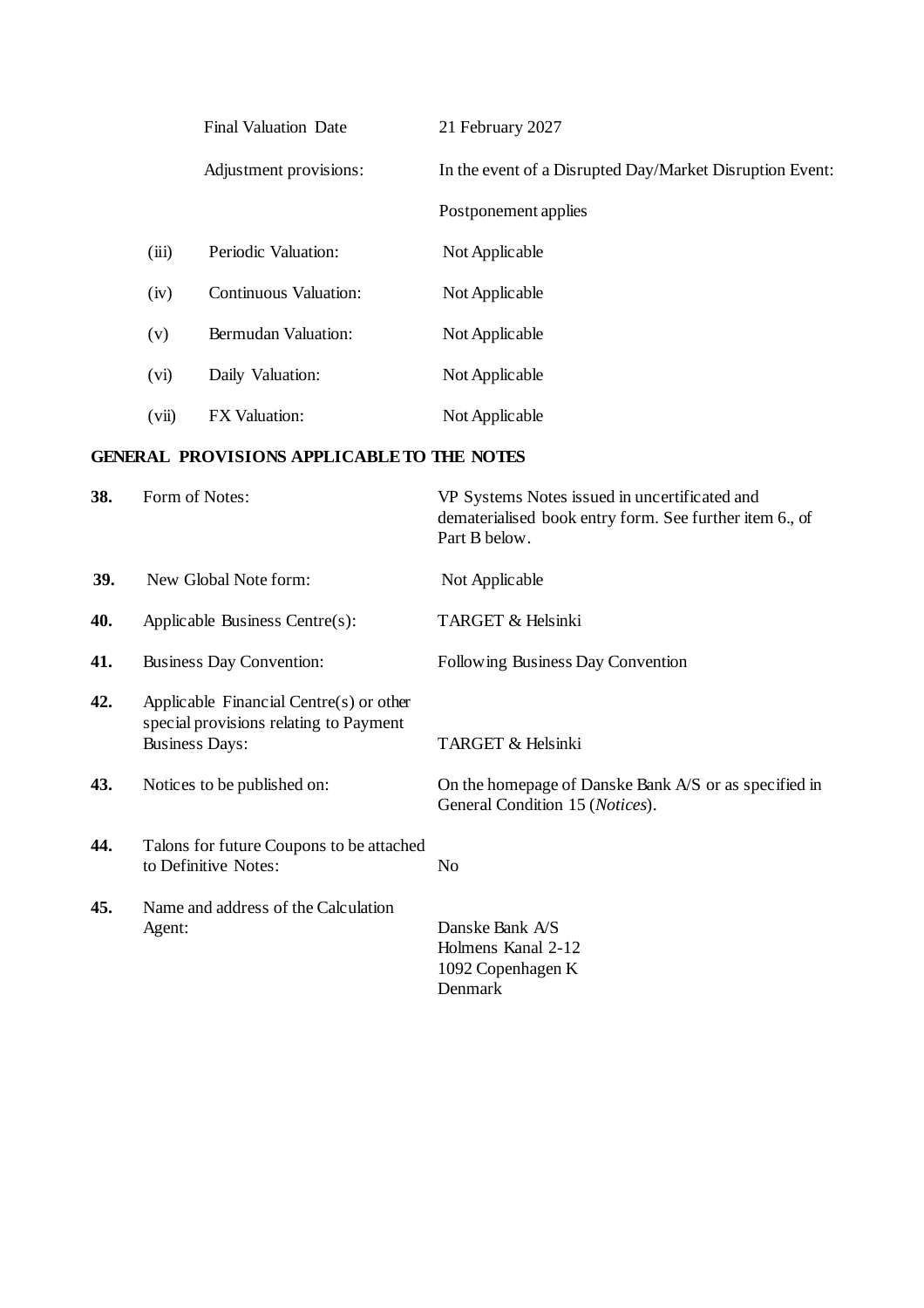Signed on behalf of the Issuer:

John L



 $\mathbf{B}$ y:  $\mathbf{B}$ y:

Jukka Lähteinen Teemu Kristian Riihijärvi

*Duly authorised Duly authorised*

CC: Citibank, N.A., London Branch as Fiscal Agent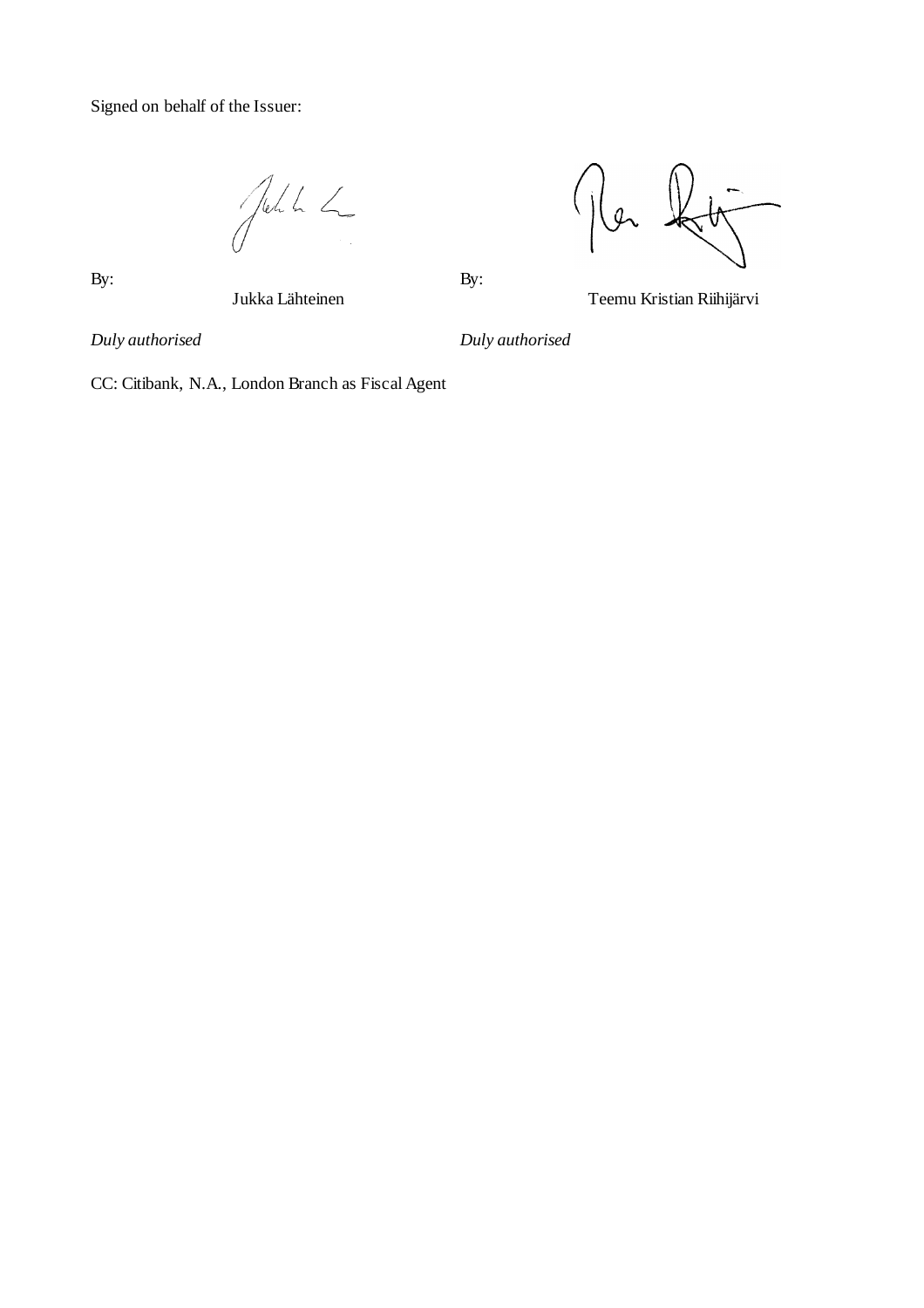#### **PART B - OTHER INFORMATION**

#### **1. Listing and Admission to Trading**

| (i)   | Listing:                                                       | The Official List of Euronext Dublin                                                                                                               |
|-------|----------------------------------------------------------------|----------------------------------------------------------------------------------------------------------------------------------------------------|
| (ii)  | Admission to trading:                                          | Application will be made for the Notes to be admitted to<br>trading on the regulated market of Euronext Dublin with<br>effect from the Issue Date. |
| (iii) | Estimate of total expenses related<br>to admission to trading: | EUR 1,000                                                                                                                                          |
| (iv)  | <b>Market Making:</b>                                          | Not Applicable                                                                                                                                     |

#### **2. Interests of Natural andLegal Personsinvolved in the Issue/Offer**

Save as discussed in the "*Subscription and Sale*" section of the Base Prospectus, so far as the Issuer is aware, no person involved in the offer of the Notes has an interest material to the offer.

#### **3. Reasons for the Offer, Estimated Net Proceeds andTotal Expenses**

(i) Reasons for the offer: General Business Purposes

#### **4. Performance of Underlying Index, explanation of effect on value of investment and associated risks and other information concerning the Underlying Index**

The Non-Protected Knock-in Put Redemption Amount of the Notes issued at par, is linked to the performance of the underlying index. The notes are complex financial products with potential full downside risk if the underlying index depreciates by more than 30% of its initial price.

The redemption price of the notes is determined by the development of the underlying index. The notes have a maturity between 1 and 5 years. On each of the Autocall Valuation Dates (if the notes have not been auto called on one of the prior Autocall Valuation Dates), the level of the underlying index is observed. If the closing price of underlying index is at or above the corresponding autocall barrier for such Autocall Valuation Date, the notes will be auto-called and the redemption price of 100.00% is paid out on the following Early Redemption Date. If the notes are not auto-called and the underlying index depreciates by more than 30% as measured on the Final Valuation Date, then the Final Redemption Amount of the notes equals the performance of underlying index.

The coupon of the notesis determined by the development of the underlying index. On each of the Interest Determination Dates (provided that the notes have not been auto-called on one of the prior Interest Determination Dates), the level of the underlying index is observed. If the closing price of underlying index is at or above 100% of its close price on the Initial Valuation Date, the coupon is calculated as (i) the numerical value of the observation date (2, 3, 4 ... 10) multiplied by INDICATIVELY 6.50% *(to be determined no later than on the Issue Date, subject to a minimum of 5.5 per cent.)* MINUS the sum of interest (if any) paid prior to the relevant Interest Determination Date. The coupon is only paid out once if auto-called. If the closing price of the underlying index is strictly below 100%, no coupon is paid on that Interest Determination Date.

#### **Post-issuance information**

The Issuer intends not to provide post-issuance information.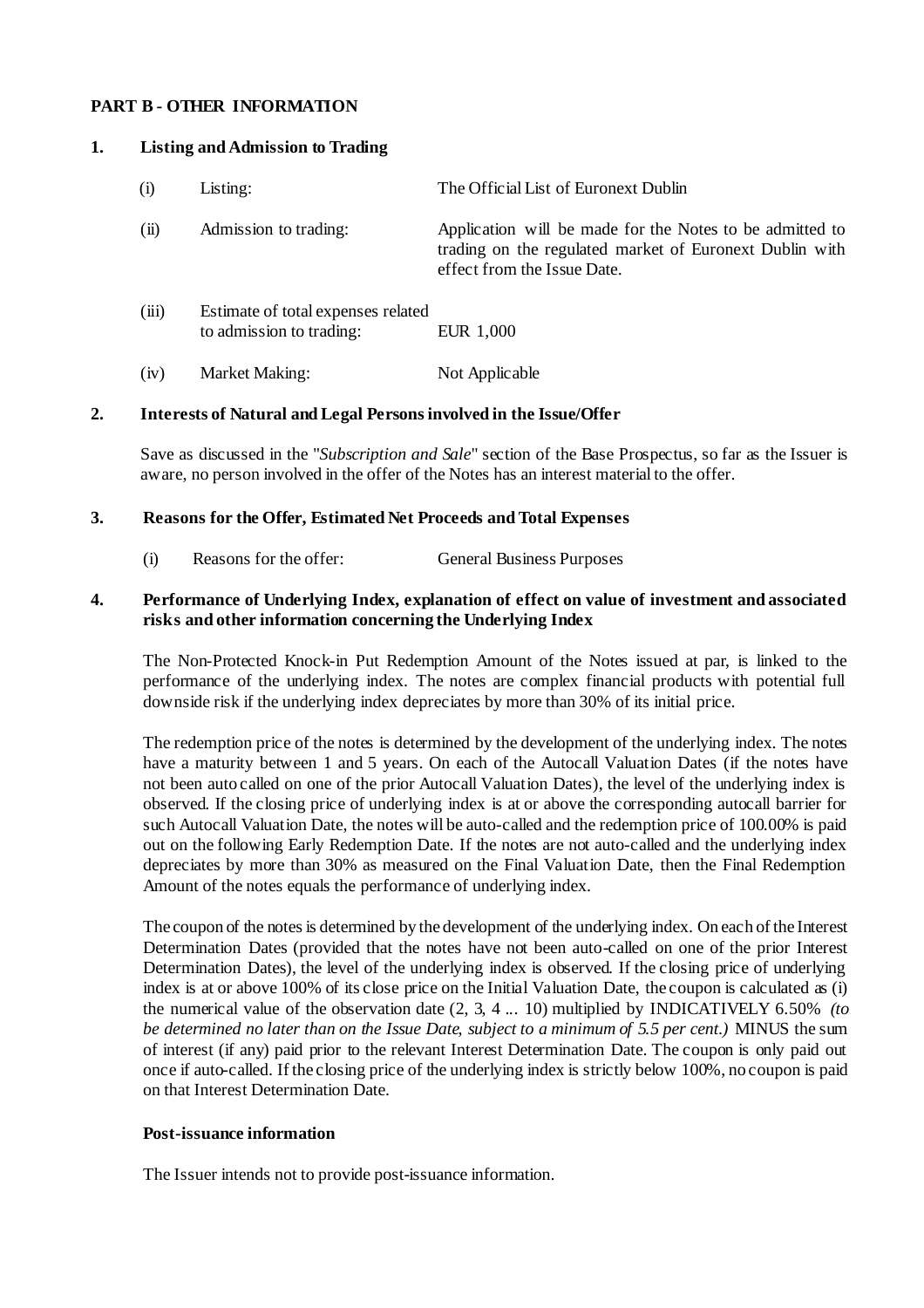The description of the underlying entity in the below is taken from Bloomberg. Additional information about the underlying entity can be found on the official web-pages of the company:

### **STOXX EUROPE 600 BASIC RESOURCES PRICE EUR, SXPP, EU0009658624**

THE STOXX 600 BASIC RESOURCES (PRICE) INDEX IS A CAPITALIZATION-WEIGHTED INDEX REPRESENTING COMPANIES IN THE EUROPEAN REGION INVOLVED IN THE BASIC RESOURCES SECTOR. THIS INDEX ALSO INCLUDES COUNTRIES PARTICIPATING IN THE EMU. THE PARENT INDEX IS SXXP. THE INDEX WAS DEVELOPED WITH A BASE VALUE OF 100 AS OF DECEMBER 31, 1991.

Disclaimer:

The Stoxx Europe 600 Basic Resources Price Eur is the intellectual property (including registered trademarks) of STOXX Limited, Zurich, Switzerland and/or its licensors ("Licensors"), which is used under license. The securities based on the Index are in no way sponsored, endorsed, sold or promoted by STOXX and its Licensors and neither of the Licensors shall have any liability with respect thereto.

Information on volatility and past performance of Stoxx Europe 600 Basic Resources Price Eur can be obtained from Bloomberg or [www.stoxx.com. T](http://www.stoxx.com/)he Licensors have no relationship to the Issuer, other than the licensing of the Stoxx Europe 600 Basic Resources Price Eur and the related trademarks for use in connection with the Notes.

STOXX and its Licensors do not:

- Sponsor, endorse, sell or promote the Notes.
- Recommend that any person invest in the Notes or any other securities.

• Have any responsibility or liability for or make any decisions about the timing, amount or pricing of Notes.

• Have any responsibility or liability for the administration, management or marketing of the Notes.

• Consider the needs of the Notes or the owners of the Notes in determining, composing or calculating the Stoxx Europe 600 Basic Resources Price Eur or have any obligation to do so.

STOXX and its Licensors will not have any liability in connection with the Notes. Specifically, STOXX and its Licensors do notmake any warranty, express or implied and disclaim any and all warranty about: The results to be obtained by the Notes, the owner of the Notes or any other person in connection with the use of the Stoxx Europe 600 Basic Resources Price Eur and the data included in the Stoxx Europe 600 Basic Resources Price Eur;

The accuracy or completeness of the Stoxx Europe 600 Basic Resources Price Eur and its data; The merchantability and the fitness for a particular purpose or use of the EURO STOXX 50® and its data;

STOXX and its Licensors will have no liability for any errors, omissions or interruptions in the Stoxx Europe 600 Basic Resources Price Eur or its data;

Under no circumstances will STOXX or its Licensors be liable for any lost profits or indirect, punitive, special or consequential damages or losses, even if STOXX or its Licensors knows that theymight occur. The licensing agreement between the Issuer and STOXX is solely for their benefit and not for their benefit and not for the benefit of the owners of the Notes or any other third parties.

Information on volatility and past performance of the underlying(s) instrument(s) can be obtained from Bloomberg.

## **5. OperationalInformation**

| ISIN Code:   | FI4000514294   |
|--------------|----------------|
| Common Code: | Not Applicable |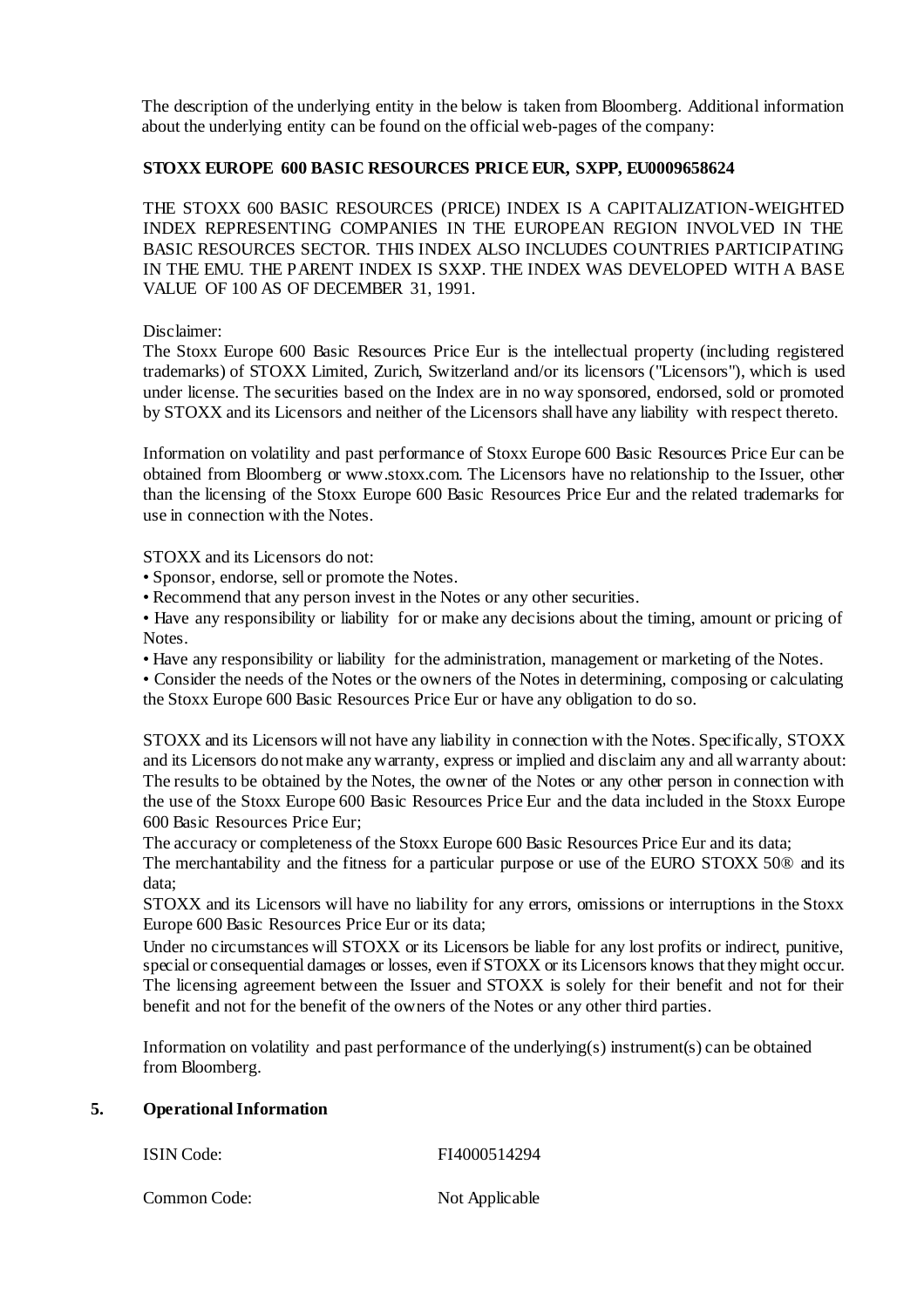| CFI:                                                                                                                                 |                                                                                 | See the website of the Association of National Numbering<br>Agencies (ANNA) or alternatively sourced from the<br>responsible National Numbering Agency that assigned the<br>ISIN.                                                           |  |  |
|--------------------------------------------------------------------------------------------------------------------------------------|---------------------------------------------------------------------------------|---------------------------------------------------------------------------------------------------------------------------------------------------------------------------------------------------------------------------------------------|--|--|
| FISN:                                                                                                                                |                                                                                 | See the website of the Association of National Numbering<br>Agencies (ANNA) or alternatively sourced from the<br>responsible National Numbering Agency that assigned the<br>ISIN.                                                           |  |  |
| eligibility:                                                                                                                         | New Global Note intended to be held in<br>a manner which would allow Eurosystem | Not Applicable                                                                                                                                                                                                                              |  |  |
| Any clearing system $(s)$ other than<br>Euroclear Bank S.A./N.V. and<br>Clearstream Banking, S.A. and the<br>relevant identification |                                                                                 |                                                                                                                                                                                                                                             |  |  |
| $number(s)$ :                                                                                                                        |                                                                                 | Euroclear Finland                                                                                                                                                                                                                           |  |  |
|                                                                                                                                      |                                                                                 | The Issuer shall be entitled to obtain certain information<br>from the register maintained by Euroclear Finland.                                                                                                                            |  |  |
|                                                                                                                                      | <b>Settlement Procedures:</b>                                                   | Customary medium term note procedures apply                                                                                                                                                                                                 |  |  |
| Delivery:                                                                                                                            |                                                                                 | Delivery against payment                                                                                                                                                                                                                    |  |  |
| Names and addresses of additional<br>Paying Agent(s) (if any):                                                                       |                                                                                 | Not Applicable                                                                                                                                                                                                                              |  |  |
| <b>Distribution</b>                                                                                                                  |                                                                                 |                                                                                                                                                                                                                                             |  |  |
| (i)                                                                                                                                  | Name and address of Dealer:                                                     | Danske Bank A/S<br>Holmens Kanal 2-12<br>1092 Copenhagen K<br>Denmark                                                                                                                                                                       |  |  |
| (ii)                                                                                                                                 | Total commission and<br>concession:                                             | A distribution fee of up to 0.90 per cent. per annum (i.e.<br>total up to 4.50 per cent.) of the Aggregate Principal<br>Amount may be paid by the Issuer to the Authorised<br>Offeror. The distribution fee is included in the Issue Price. |  |  |
|                                                                                                                                      |                                                                                 | Commission of up to 2.00 per cent. of the Aggregate<br>Principal Amount. Commission is not included in the Issue<br>Price.                                                                                                                  |  |  |
|                                                                                                                                      |                                                                                 | Fees up to 0.40 per cent. per annum (i.e. total up to 2.00 per<br>cent.) of the Aggregate Principal Amount are included in<br>the Issue Price as a structuring fee to the Issuer.                                                           |  |  |
| (iii)                                                                                                                                | <b>TEFRA Rules:</b>                                                             | Not Applicable                                                                                                                                                                                                                              |  |  |
| (iv)                                                                                                                                 | Non-exempt Offer where                                                          |                                                                                                                                                                                                                                             |  |  |

**6.**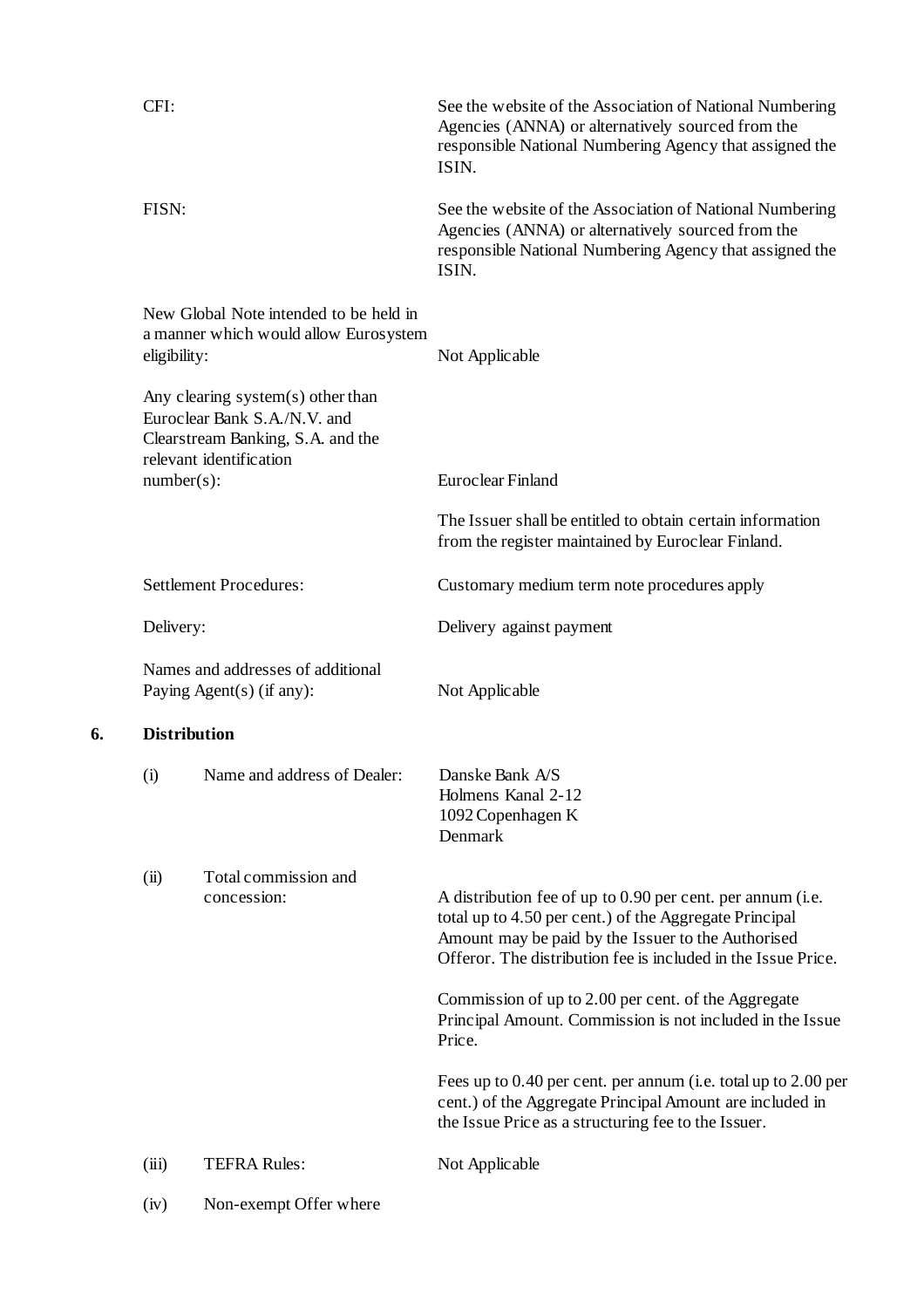there is no exemption from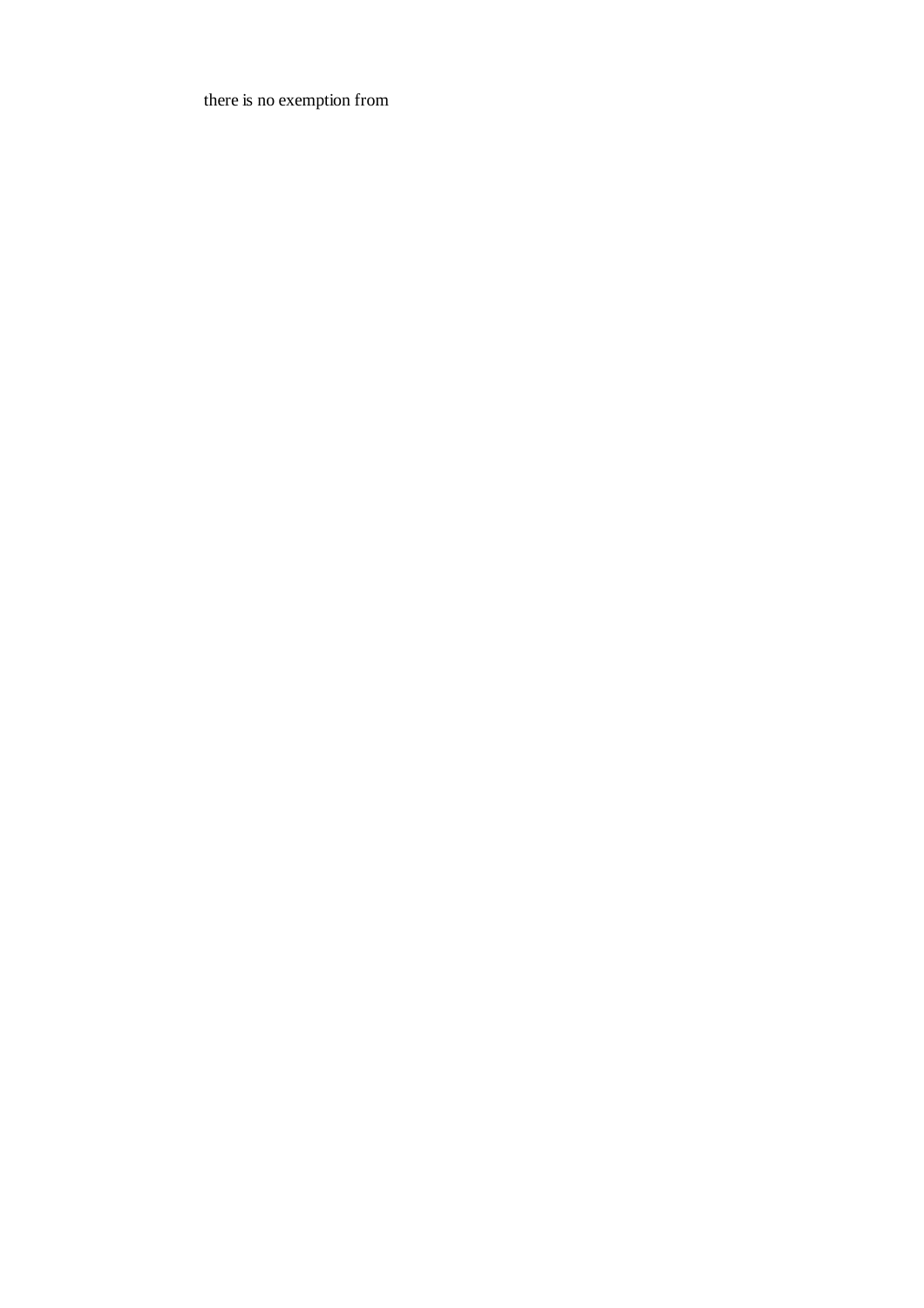|    |                                          | the obligation under the<br>Prospectus Directive to publish<br>a prospectus:                                                   | Applicable                                                                                                                                                                                                                                                                                                                                  |  |  |
|----|------------------------------------------|--------------------------------------------------------------------------------------------------------------------------------|---------------------------------------------------------------------------------------------------------------------------------------------------------------------------------------------------------------------------------------------------------------------------------------------------------------------------------------------|--|--|
|    | (v)                                      | Non-exempt Offer Jurisdictions: Finland                                                                                        |                                                                                                                                                                                                                                                                                                                                             |  |  |
|    | (vi)                                     | Offer Period:                                                                                                                  | From and including 17 January 2022 to and including<br>11 February 2022.                                                                                                                                                                                                                                                                    |  |  |
|    | (vii)                                    | Financial intermediaries granted<br>specific consent to use the Base<br>Prospectus in accordance with<br>the Conditions in it: | Not Applicable                                                                                                                                                                                                                                                                                                                              |  |  |
|    | Investors:                               | Prohibition of Sales to EEA Retail                                                                                             | Applicable, other than with respect to the offers of the<br>Notes in Finland during the period from and including<br>from and including 17 January 2022 to and including<br>11 February 2022.                                                                                                                                               |  |  |
| 7. | <b>Terms and Conditions of the Offer</b> |                                                                                                                                |                                                                                                                                                                                                                                                                                                                                             |  |  |
|    | Offer Price:                             |                                                                                                                                | <b>Issue Price</b>                                                                                                                                                                                                                                                                                                                          |  |  |
|    |                                          | Conditions to which the offer is subject:                                                                                      | The Issuer reserves the right to cancel, in the sole<br>and absolute discretion of the issuer, the Issue of<br>the Notes if (i) the Issuer receives subscriptions for<br>Notes on an Aggregate Principal Amount of less than<br>EUR $1,000,000.00$ or (ii) the Issuer does not determine the<br>Specified Rate to be at least 5.5 per cent. |  |  |
|    |                                          |                                                                                                                                | Further, the Issuer has the right to cancel or extend the<br>offer and the subsequent issue of the Notes, independent<br>of whether the intended or volume of the Notes to be<br>placed has been achieved or not. Neither the Issuer, nor<br>any Authorised Offeror is required to state reasons for this.                                  |  |  |
|    |                                          | Description of the application process:                                                                                        | During the Offer Period prospective investors may<br>subscribe to the Notes during normal banking hours in<br>Finland. Notes will be issued to the Investors as per the<br>arrangements in place between the relevant Authorised<br>Offeror and such investor, including as to the application<br>process and settlement arrangements.      |  |  |
|    |                                          | Details of the minimum and/or maximum<br>amount of application:                                                                | The Notes may be subscribed in a minimum lot of 5 Notes.<br>There is no maximum amount of application.                                                                                                                                                                                                                                      |  |  |
|    |                                          | Description of possibility to reduce<br>subscriptions and manner for refunding<br>excess amount paid by applicants:            | Not Applicable                                                                                                                                                                                                                                                                                                                              |  |  |
|    |                                          | Details of the method and time limits for<br>paying up and delivering the Notes:                                               |                                                                                                                                                                                                                                                                                                                                             |  |  |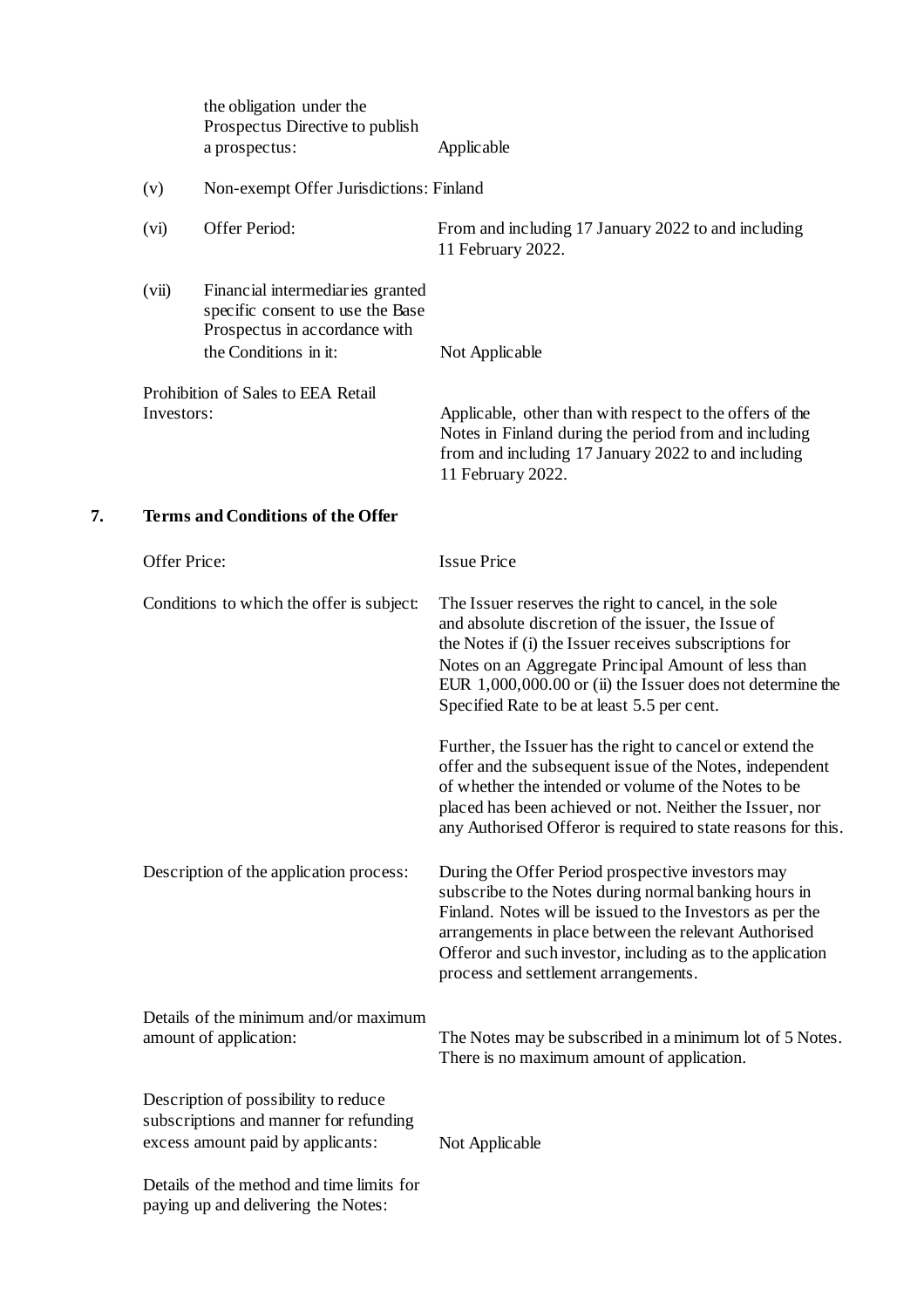|                                                                                                                                                      | Notes will be issued to the Investors as per the<br>arrangements in place between the relevant Authorised<br>Offeror and such investor, including as to application<br>process and settlement arrangements. |
|------------------------------------------------------------------------------------------------------------------------------------------------------|-------------------------------------------------------------------------------------------------------------------------------------------------------------------------------------------------------------|
|                                                                                                                                                      | The Issuer expects that the Notes will be delivered to the<br>investors' respective book-entry securities account on or<br>about the time of the Issue Date.                                                |
| Manner in and date on which results of the<br>offer are to be made public:                                                                           | After the Offer Period the results of the offer will be<br>specified in the applicable Final Terms that will be<br>published on a homepage of Danske Bank A/S on or about<br>the Issue Date.                |
| Procedure for exercise of any right of<br>preemption, negotiability of subscription<br>rights and treatment of subscription rights<br>not exercised: | Not Applicable                                                                                                                                                                                              |
| Whether tranche(s) have been reserved for<br>certain countries:                                                                                      | Not Applicable                                                                                                                                                                                              |
| Process for notification to applicants of<br>the amount allotted and the indication<br>whether dealing may begin before<br>notification is made:     | Not Applicable                                                                                                                                                                                              |
| Amount of any expenses and taxes<br>specifically charged to the subscriber<br>or purchaser:                                                          | Commission of up to 2 per cent. of the Aggregate Principal<br>Amount. Commission is not included in the Issue Price.                                                                                        |
| Name(s) and address(es), to the extent<br>known to the Issuer, of the placers in the<br>various countries where the offer takes                      |                                                                                                                                                                                                             |
| place:                                                                                                                                               | EAB Varainhoito Oy                                                                                                                                                                                          |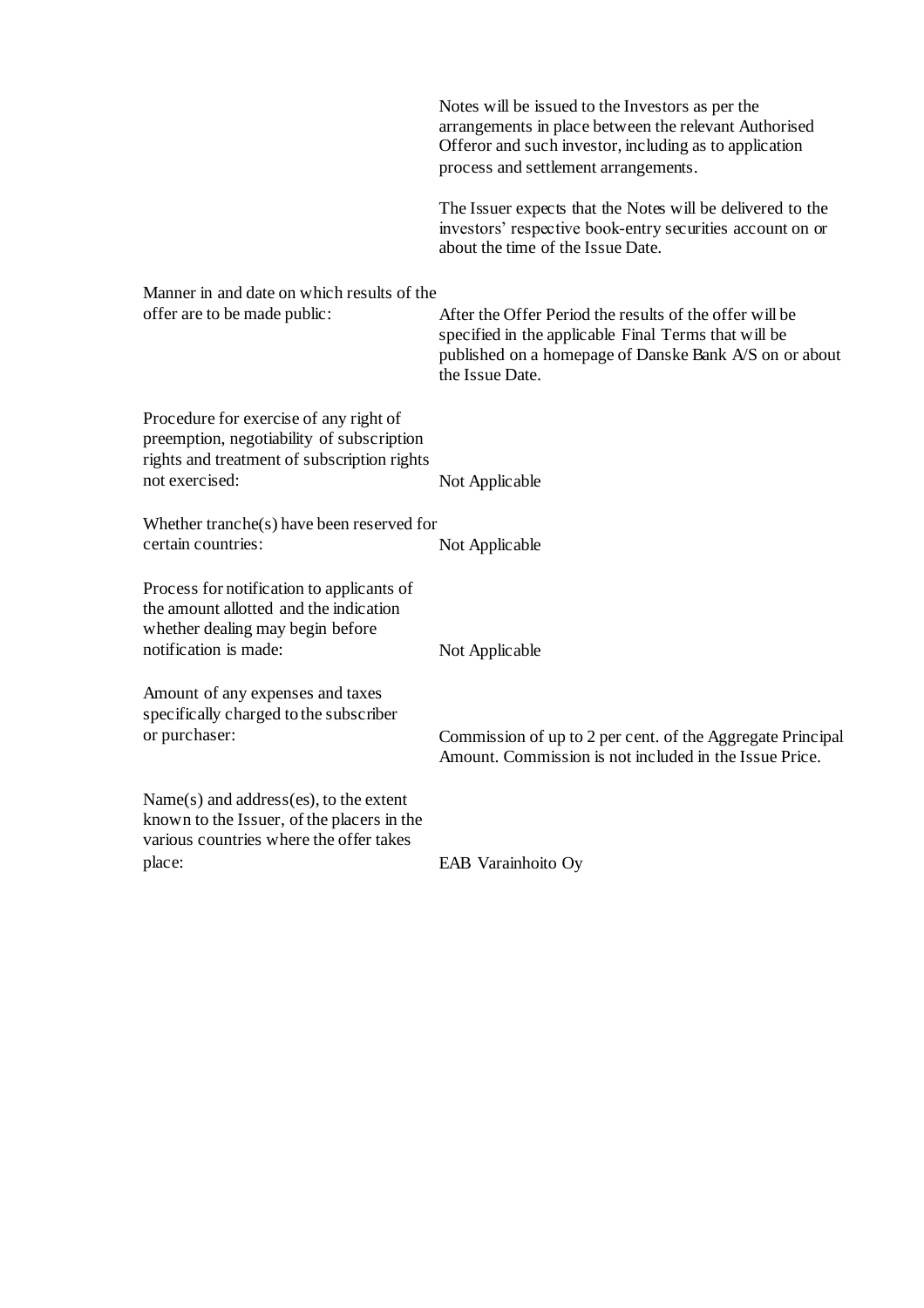#### **8. EU Benchmark Regulation**

EU Benchmark Regulation: Article 29(2)<br>statement on benchmarks: Applicable: Amounts payable under the Notes are calculated by reference to the STOXX® Europe 600 Basic Resources, which is provided by STOXX Ltd. As at the date of these Final Terms, STOXX Ltd. is included in the register of administrators and benchmarks established and maintained by the European Securities and Markets Authority (ESMA) pursuant to article 36 of the Benchmark Regulation (Regulation (EU) 2016/1011 (the Benchmarks Regulation).

### **9. U.S. Federal Income Tax Considerations**

(i) The Notes are not Specified Notes for purposes of Section 871(m) of the U.S. InternalRevenue Code of 1986.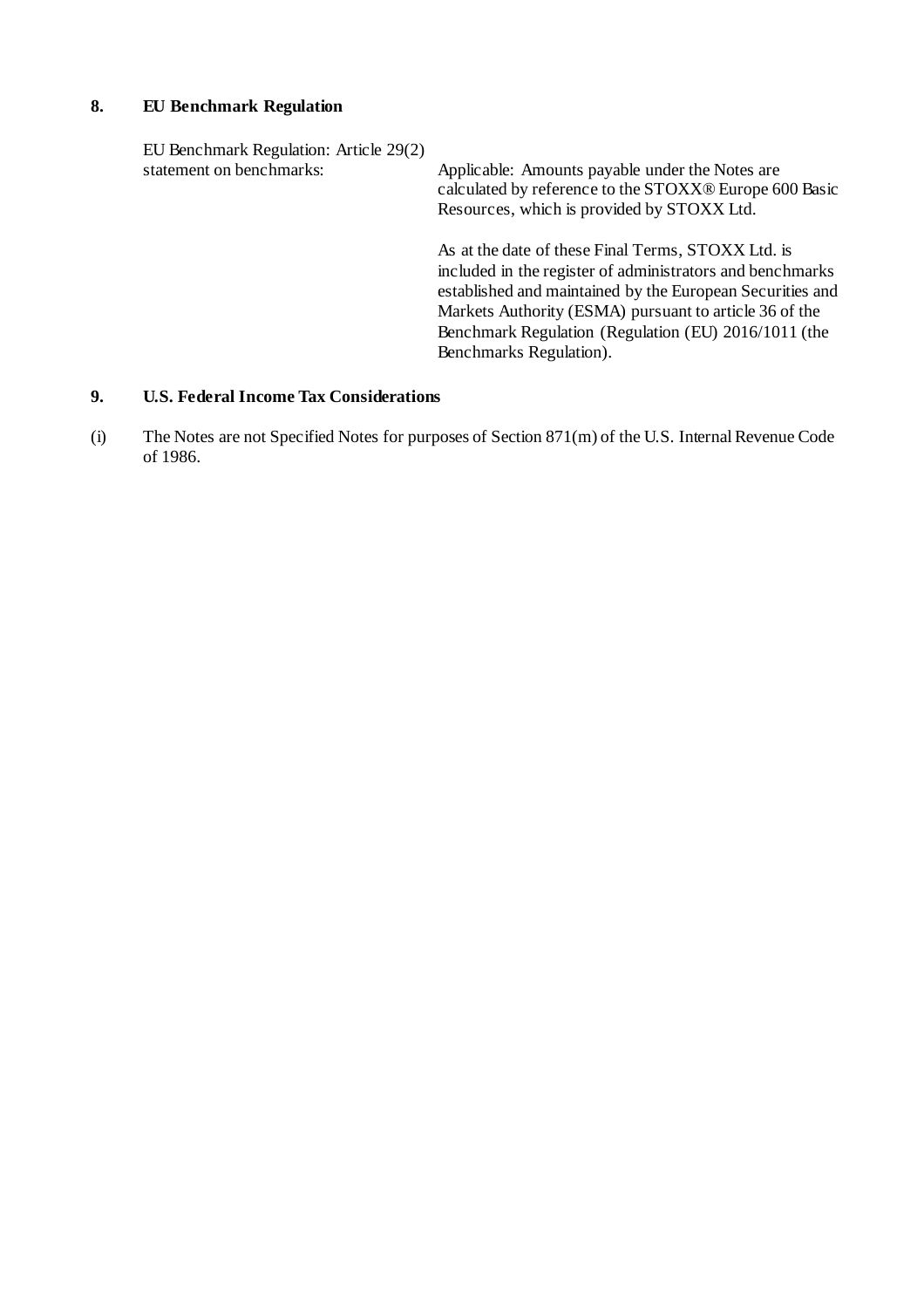## **ANNEX TO THE FINAL TERMS - SUMMARY**

## **1. INTRODUCTION AND WARNINGS**

## **1.1Warning**

This summary should be read as an introduction to the Base Prospectus and the Final Terms to which this is annexed. Any decision to invest in any Notes should be based on a consideration of the Base Prospectus as a whole, including any documents incorporated by reference and the Final Terms. An investor in the Notes could lose all or part of the invested capital. Where a claim relating to information contained in the Base Prospectus and the Final Terms is brought before a court, the plaintiff may, under national law where the claim is brought, be required to bear the costs of translating the Base Prospectus and the relevant Final Terms before the legal proceedings are initiated. Civil liability attaches only to the Issuer solely on the basis of this summary, including any translation of it, but only where the summary is misleading, inaccurate or inconsistent when read together with the other parts of the Base Prospectus and the Final Terms or, where it does not provide, when read together with the other parts of the Base Prospectus and the relevant Final Terms, key information in order to aid investors when considering whether to invest in the Notes.

#### *You are about to purchase a product that is not simple and may be difficult to understand.*

## **1.2The Securities**

The Notes described in this Summary are Index-Linked Notes due 07 March 2027 (subject to adjustment), with series number CR000CBF and International Securities Identification Number (ISIN) FI4000514294 (the "**Notes**").

#### **1.3The Issuer**

The Issuer is Danske Bank A/S (the "**Issuer**"). Itsregistered office is at 2-12 Holmens Kanal, DK-1092 Copenhagen K, Denmark and its Legal Entity Identifier (LEI) is MAES062Z21O4RZ2U7M96.

## **1.4 Competent authority**

The Base Prospectus was approved on 16 June 2021 by the CentralBank of Ireland of New Wapping Street, North Wall Quay, Dublin 1, DO1 F7X3.

## **2. KEY INFORMATION ON THE ISSUER**

#### **2.1***Who isthe Issuer of the securities?*

## **Domicile and legal form of the Issuer, lawunder which the Issuer operates and country of incorporation**

The Issuer is a commercial bank with limited liability incorporated and domiciled in Denmark. The Issuer is registered under the Danish Financial Business Act with the Danish corporate registration number 61126228. The Issuer's Legal Entity Identifier (LEI) is MAES062Z21O4RZ2U7M96.

#### **Issuer's principal activities**

The Issuer is the parent company of Danske Bank Group (the "**Group**"), which is the leading financial services provider in Denmark measured by total working capital as at 30 September 2020, and one of the largest in the Nordic region measured by total assets as at 31 December 2020. The Group offers customers a wide range of services in the fields of banking, mortgage finance, insurance, pension, real-estate brokerage, asset management and trading in fixed income products, foreign exchange and equities. The Issuer is the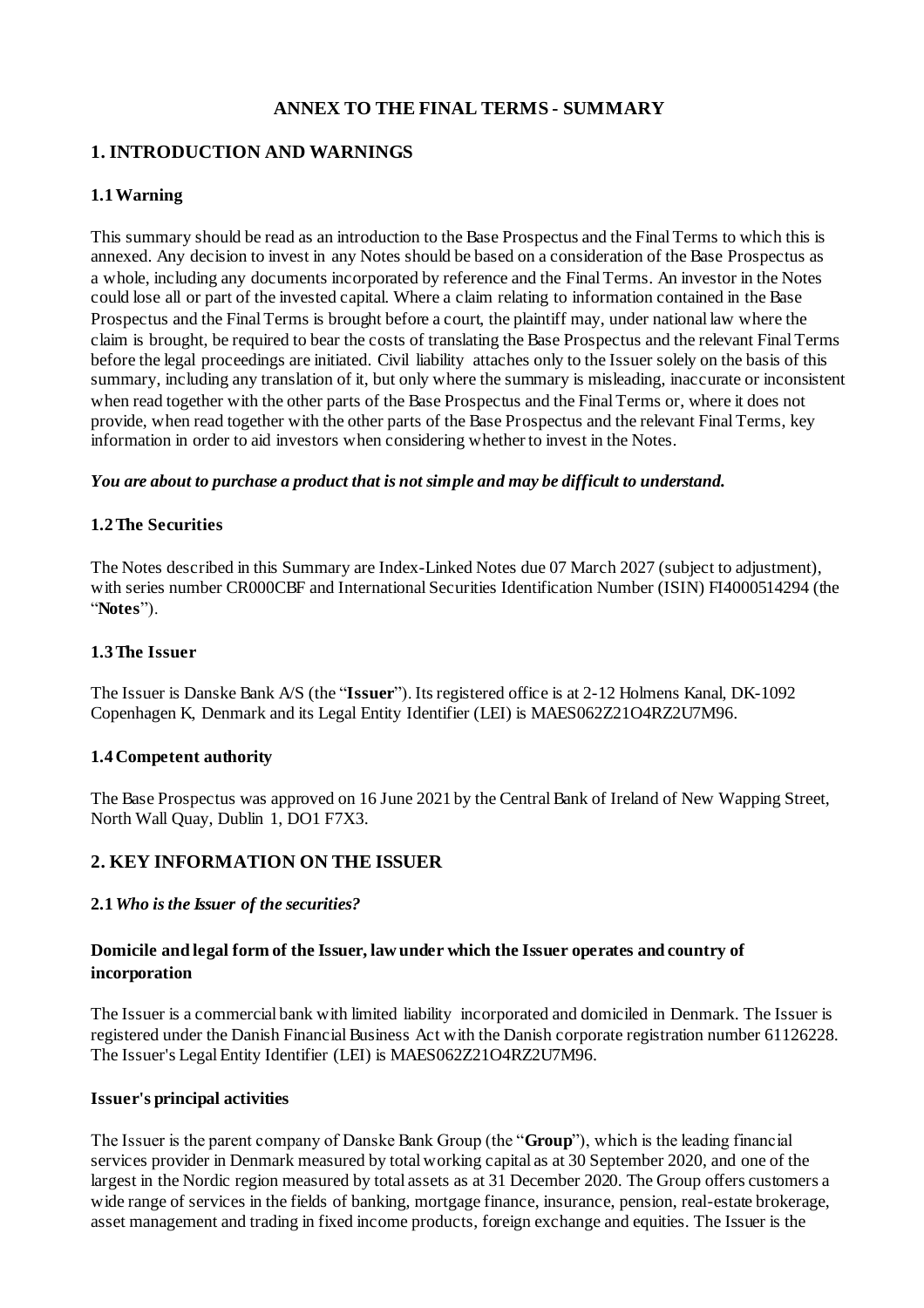largest bank in Denmark, is one of the larger banks in Finland and Northern Ireland, and has challenger positions in Sweden and Norway.

### **Major shareholders, including whether it is directly or indirectly owned or controlled and by whom**

As of year-end 2020, one shareholder group had notified the Issuer of holding 5 per cent. or more of the Issuer's share capital and voting rights:

A.P. Møller-Holding Group held a total (directly and indirectly) of about 21 per cent. of the shares and the voting rights of the Issuer.

The Issuer is not aware of any other shareholder or group of connected shareholders who directly or indirectly hold more than 5 per cent of the Issuer's share capital and voting rights.

#### **Key managing directors**

The current Board of Directors of the Issuer is as follows:

- 
- 
- 

-

- Jan Thorsgaard Nielsen Raija-Leena Hankonen Charlotte Hoffmann
- Lars-Erik Brenøe Bente Bang
- Karsten Dybvad Bente Avnung Landsnes Kirsten Ebbe Brich
- Carol Sergeant Martin Blessing Thorbjørn Lundholm Dahl
	-

#### **(a) Statutory auditors**

The consolidated financial statements of the Group as at and for the years ended 31 December 2020 and 2019 have been audited by Deloitte Statsautoriseret Revisionspartnerselskab.

#### **2.2***What isthe key financial information regarding the Issuer?*

|                                       | <b>Income Statement</b>                            |                                              |                                               |                                                     |
|---------------------------------------|----------------------------------------------------|----------------------------------------------|-----------------------------------------------|-----------------------------------------------------|
|                                       | For the year ended <sup>3</sup><br>(audited)       |                                              | Nine months ended<br>(not audited)            |                                                     |
|                                       | 31<br><b>December</b><br>2021<br>DKKm <sup>*</sup> | 31<br><b>December</b><br>2020<br><b>DKKm</b> | 30<br><b>September</b><br>2021<br><b>DKKm</b> | 30<br><b>September</b><br>2020<br>DKKm <sup>*</sup> |
| Net interest income                   | 22,049                                             | 22,151                                       | 16,498                                        | 16,703                                              |
| Net fee and commission income         | 13,525                                             | 12,217                                       | 9,700                                         | 8,573                                               |
| Net trading income                    | 4,126                                              | 4,297                                        | 3,111                                         | 3,253                                               |
| Profit before loan impairment charges | 16,921                                             | 13,901                                       | 12,635                                        | 11,014                                              |
| Loan impairment charges               | 348                                                | 7,001                                        | 587                                           | 6,287                                               |
| Net profit                            | 12,920                                             | 4,589                                        | 9,266                                         | 3,139                                               |
| Earnings per share                    | 14.6                                               | 4.7                                          | 10.4                                          | 3.2                                                 |

\* As restated in the Interim report – first nine months 2021.

 $3$  By virtue of the Prospectus Supplement No. 3 dated 3 February 2022, section is updated to reflect the publication of the Annual Report 2021.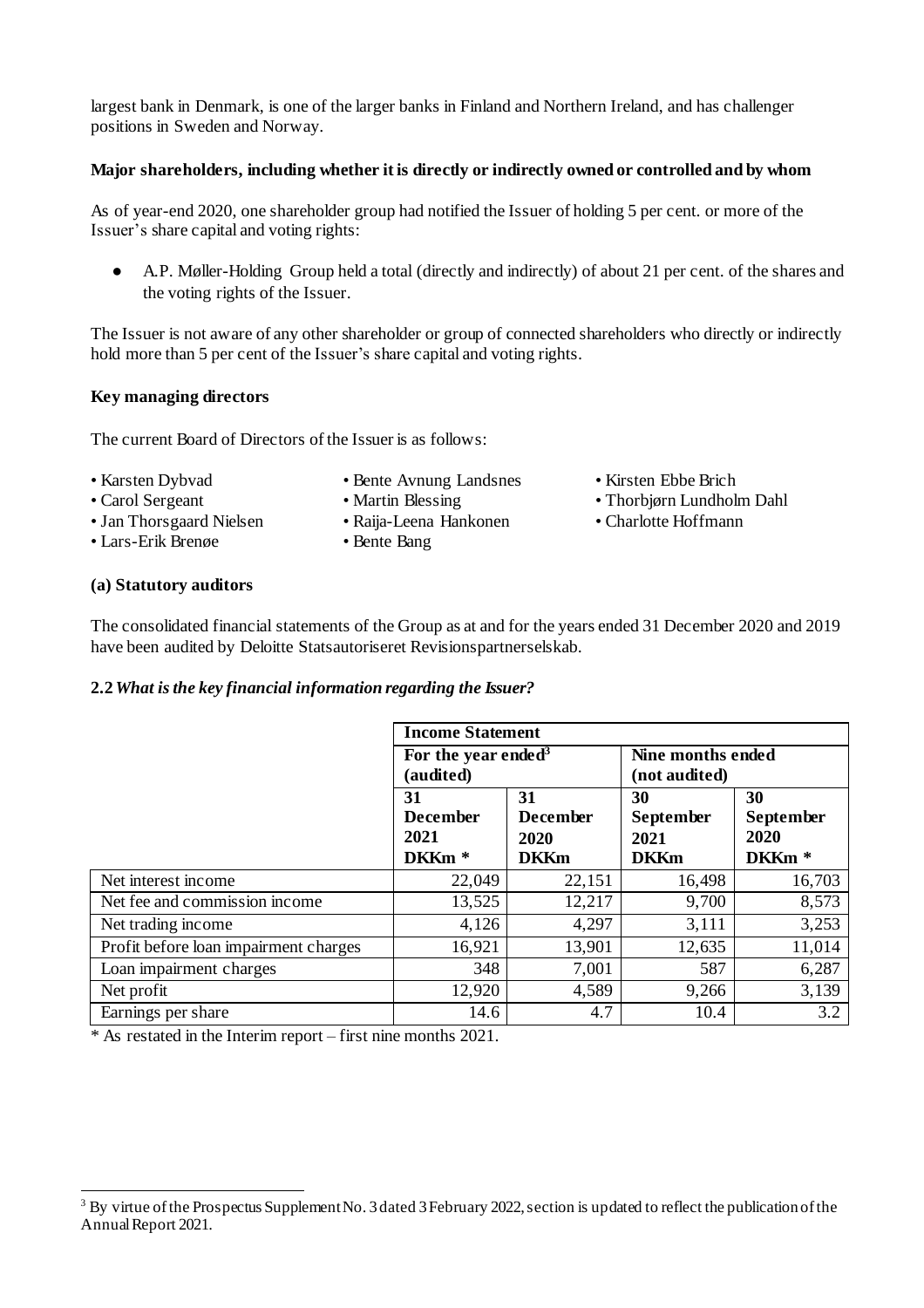|                                               | <b>Balance sheet</b>                               |                                    |                                                      |  |
|-----------------------------------------------|----------------------------------------------------|------------------------------------|------------------------------------------------------|--|
|                                               | As at (audited, save where indicated) <sup>4</sup> |                                    |                                                      |  |
|                                               | 31 December<br>2021<br><b>DKKm</b>                 | 31 December<br>2020<br><b>DKKm</b> | 30 September<br>2021<br>(not audited)<br><b>DKKm</b> |  |
| Total assets                                  | 3,935,834                                          | 4,109,231                          | 3,924,931                                            |  |
| Non-preferred senior bonds                    | 107,654                                            | 106,371                            | 106,648                                              |  |
| Subordinated debt                             | 39,321                                             | 32,337                             | 39,306                                               |  |
| Loans and receivables from customers (net)    | 1,834,372                                          | $\overline{1,838,126}$             | 1,801,353                                            |  |
| Deposits from customers                       | 1,167,638                                          | 1,193,173                          | 1,154,717                                            |  |
| Total equity                                  | 176,704                                            | 168,679                            | 176,248                                              |  |
| Common Equity Tier 1 capital (CET1) ratio (%) | 17.7                                               | 18.3                               | 18.1                                                 |  |
| Total Capital Ratio (%)                       | 22.4                                               | 23.0                               | 23.4                                                 |  |

There are no qualifications in the audit report of the Issuer on its historical financial information.

#### **2.3***What are the key risks that are specific to the Issuer?*

The Issuer is subject to the following key risks:

-

*Credit risk*: The risk of losses because debtors fail to meet all or part of their payment obligations to the Group. Credit risk includes counterparty credit risk. Counterparty credit risk arises as a combination of credit risk (a deterioration in the creditworthiness of a counterparty) and marketrisk (the potential value of derivatives contracts). Danske Bank Group takes on counterparty credit risk when it enters into derivatives transactions (interest rate, foreign exchange, equity and credit contracts) and securities-financing transactions.

*Market risk*: The risk of losses or gains caused by changes in the market values of the Group's financial assets, liabilities and off-balance-sheet items resulting from changes in market prices or rates. Market risk affects the Group's financial statements through the valuation of on-balance-sheet and off-balance-sheet items: some of the Group's financial instruments, assets and liabilities are valued on the basis of market prices, while others are valued on the basis of market prices and valuation models developed by the Group. In addition, net interest income generated through the non-trading portfolio will be affected by the level of interest rates.

*Liquidity, funding and capital risk*: The risk that the Group has to issue liabilities or own funds at excessive costs, is unable to pursue its business strategy due to balance sheet requirements and restrictions, or the Group ultimately cannot fulfil its payment obligations due to lack of funds. Liquidity risk is the risk that a lack of funding leads to excessive costs or prevents the Group from maintaining its business model or fulfilling its payment obligations. Capital risk is the risk of not having enough capital to cover all material risks arising from the Group's chosen business strategy.

*Insurance and pension risk*: Danske Bank Group's insurance and pension risk consists of the risks originating from its ownership of Danica Pension. This includes market risk, life insurance risk and operationalrisk. As part of its product offerings, Danica Pension provides guaranteed life annuities; insurance against death, disability and accident; and cover against adverse investmentreturns. This exposes the Group to underwriting risks such as longevity and disability risks as well as to market risk. Underwriting risk is the risk of losses from the insurance business. At Danica Pension, these risks are almost exclusively life insurance risks, and they arise naturally out of the business model. Most underwriting risks materialise over long time horizons during which the gradual changes in biometric conditions deviate from those assumed in contract pricing.

*Non-financial risk*:The risk of financial losses or gains, regulatory impact, reputational impact or customer

<sup>4</sup> By virtue of the Prospectus Supplement No. 3 dated 3 February 2022, section is updated to reflect the publication of the Annual Report 2021.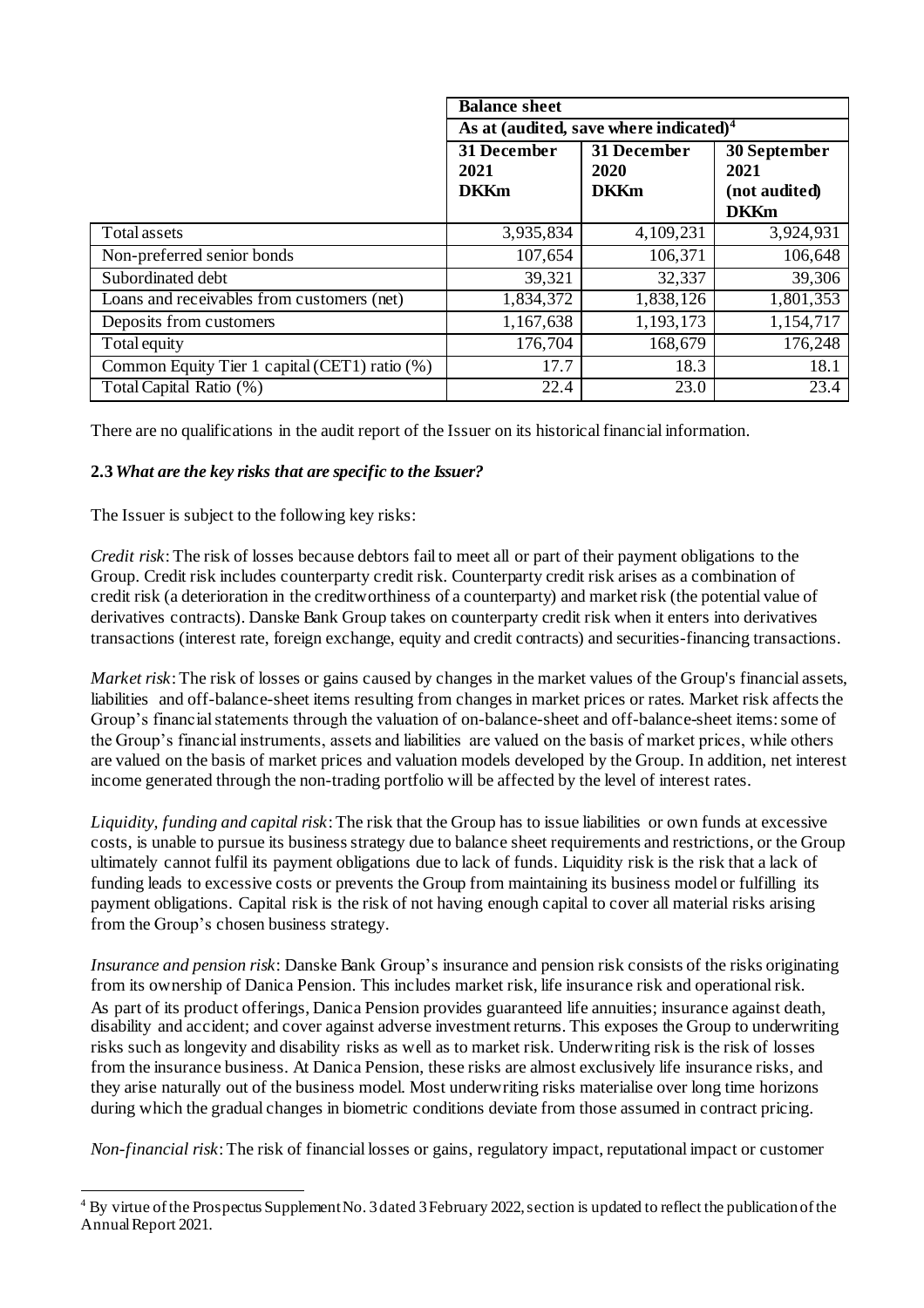impact resulting from inadequate or failed internal processes or from people, systems or external events, including legal and compliance risks. Non-financial risk consists of operational risk, financial crime risk, conduct risk, technology risk, modelrisk as well as financial control and strategic risk.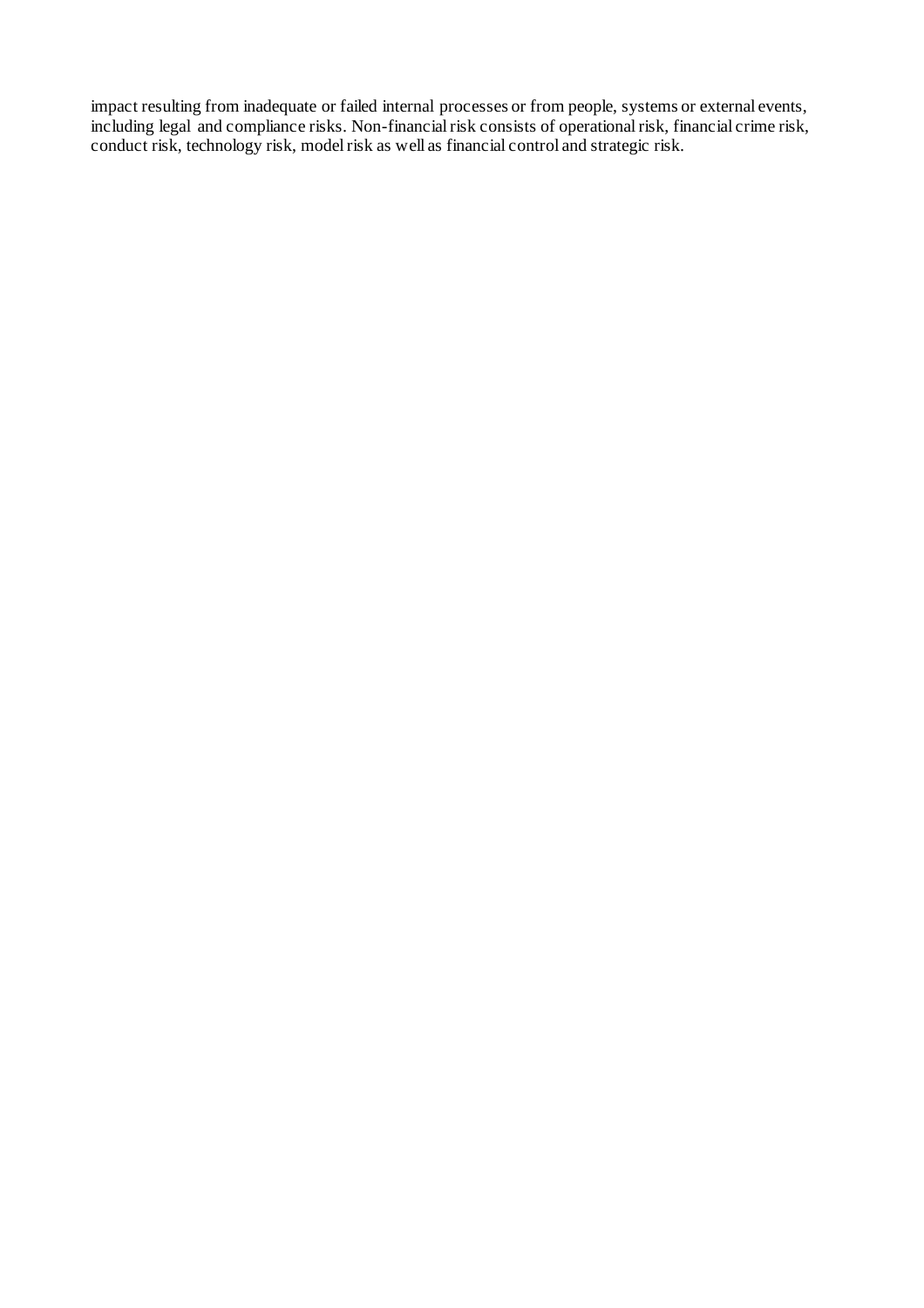## **3. KEY INFORMATION ON THE SECURITIES**

## **3.1***What are the main features of the securities?*

The Notes are Index-Linked Notes due 07 March 2027 (subject to adjustment), with International Securities Identification Number (ISIN) FI4000514294. The currency of this Series of Notes is EUR.

The Notes have a Specified Denomination of EUR 1,000.00 and the Notes may be subscribed in a minimum lot of 5 Notes.

## **The Rights attached to the Notes**

Performance of Underlying Index, explanation of effect on value of investment and associated risks and other information concerning the Underlying Index:

The Non-Protected Knock-in Put Redemption Amount of the Notes issued at par, is linked to the performance of the underlying index. The notes are complex financial products with potential full downside risk if the underlying index depreciates by more than 30% of its initial price.

The redemption price of the notes is determined by the development of the underlying index. The notes have a maturity between 1 and 5 years. On each of the Autocall Valuation Dates (if the notes have not been auto called on one of the prior Autocall Valuation Dates), the level of the underlying index is observed. If the closing price of underlying index is at or above the corresponding autocall barrier for such Autocall Valuation Date, the notes will be auto-called and the redemption price of 100.00% is paid out on the following Early Redemption Date. If the notes are not auto-called and the underlying index depreciates by more than 30% as measured on the Final Valuation Date, then the Final Redemption Amount of the notes equals the performance of underlying index.

The coupon of the notes is determined by the development of the underlying index. On each of the Interest Determination Dates (provided that the notes have not been auto-called on one of the prior Interest Determination Dates), the level of the underlying index is observed. If the closing price of underlying index is at or above 100% of its close price on the Initial Valuation Date, the coupon is calculated as (i) the numerical value of the observation date (2, 3, 4 ... 10) multiplied by INDICATIVELY 6.50% *(to be determined no later than on the Issue Date, subject to a minimum of 5.5 per cent.)* MINUS the sum of interest (if any) paid prior to the relevant Interest Determination Date. The coupon is only paid out once if auto-called. If the closing price of the underlying index is strictly below 100%, no coupon is paid on that Interest Determination Date.

Under the terms of the Notes, certain dates may be adjusted if the date specified is either not a business day or not a trading day. Any adjustments may affect the return (if any) you receive. The terms of the Notes also provide that if certain exceptional events occur (1) adjustments may be made to the Notes and/or (2) the Issuer may terminate the Notes early. These events principally relate to the Underlying Index, the Notes and the Issuer. The return (if any) you receive on such early termination is likely to be different from the scenarios described above and may be less than the amount you invested.

**Ratings**:The Issuer has been rated by each of S&P GlobalRatings Europe Limited ("**S&P"**), Fitch Ratings Limited ("**Fitch**"), and Moody's Investors Service Limited ("**Moody's**") as follows:

| long-term Issuer default rating  | $S\&P: A$   | Fitch: A  | Mody's: A3    |
|----------------------------------|-------------|-----------|---------------|
| short-term Issuer default rating | $S\&P: A-1$ | Fitch: F1 | $Mody's: P-2$ |

A security rating is not a recommendation to buy, sell or hold securities and may be subject to suspension, reduction or withdrawal at any time by the assigning rating agency.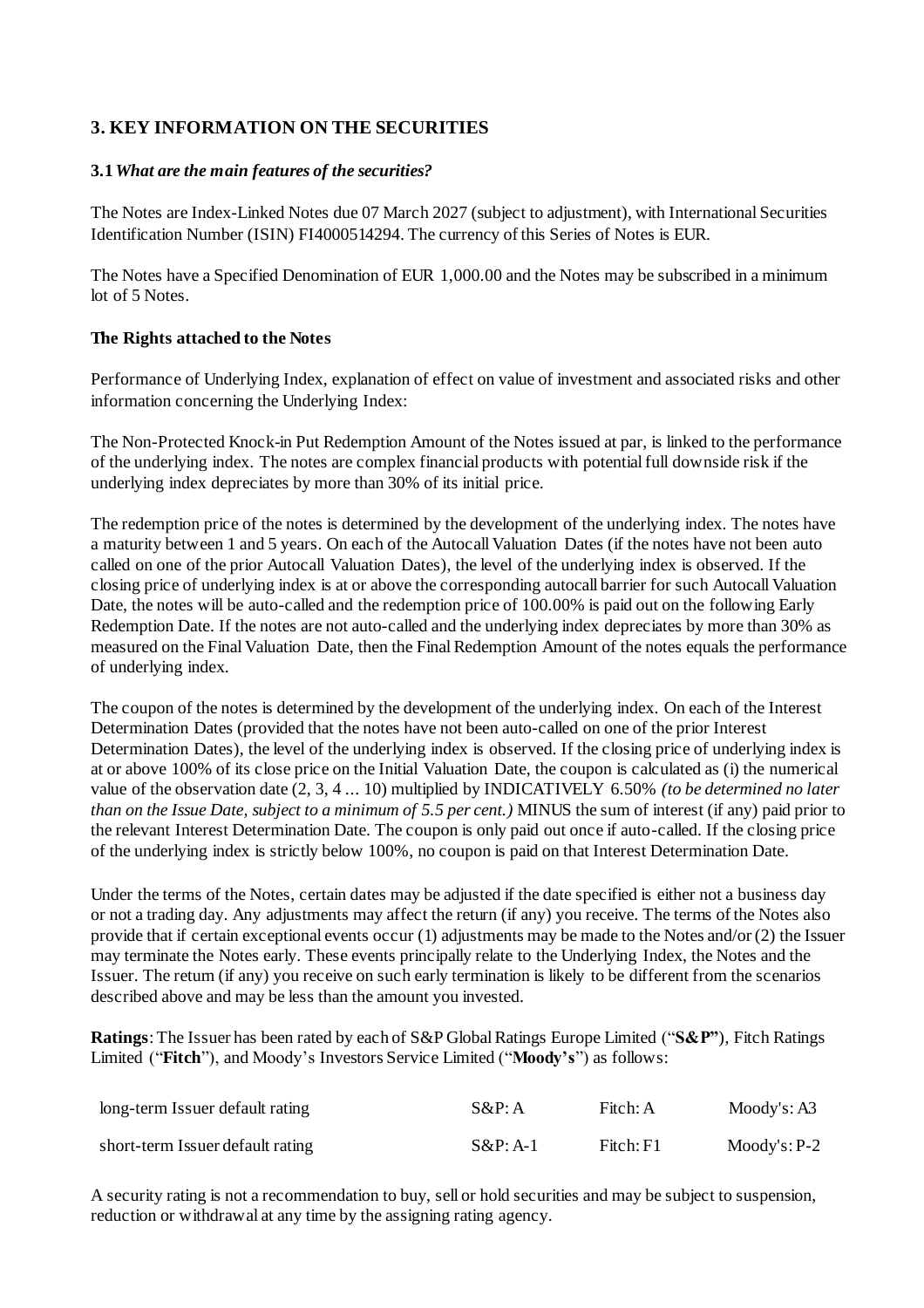**Transferability of the Notes:** There are no restrictions on the free transferability of the Notes, subject to the offering and selling restrictions of the United States, the EEA, the United Kingdom, Germany, Denmark, Finland, Norway and Sweden and the laws of any jurisdiction in which the Notes are offered orsold.

**Status (Ranking)**: This Series of Notes is issued on a senior basis. The Notes will constitute direct, unconditional, unsubordinated and unsecured obligations of the Issuer and will rank pari passu without any preference among themselves and at least pari passu with all other ordinary, non-preferred, unsubordinated and unsecured obligations of the Issuer, present and future save for certain mandatory exceptions provided by law. Holders of the Notes may be subject to write-down or conversion into equity on any application of the general bail-in tool under EU Directive 2014/59/EU ("**BRRD**") which may result in holders losing some or all of their investment.

**Taxation**: The Issuer shall not be liable for or otherwise obliged to pay any tax, duty, withholding or other payment which may arise as a result of the ownership, transfer, presentation and surrender for payment of any Note and all payments made by the Issuer shall be made subject to any tax, duty, withholding or other payment which may be required to be made, paid, withheld or deducted.

**Negative pledge and cross default**:The terms of the Notes will not have the benefit of a negative pledge or a cross-default.

**Events of default**: The terms of the Notes will contain, amongst others, the following events of default and following any such event the Notes will be repayable at their early redemption amount: (i) default in payment of any principal or interest due in respect of the Notes, continuing for a period of 5 days after the date on which notice has been given to the Issuer; (ii) default in the performance or observance of any other obligation of the Issuer under the Notes and such default remains unremedied for 30 days after notice requiring remedy has been given to the Issuer; (iii) a legal process is levied or enforced or sued out upon or against any part of the assets of the Issuer which is material in its effect upon the operation of the Issuer and is not discharged or stayed within 60 days of having been so levied, enforced or sued out, (iv) events relating to the bankruptcy of the Issuer; and (v) the Danish Financial Supervisory Authority files a petition for the suspension of payments of the Issuer.

**Meetings**: The terms of the Notes will contain provisions for calling meetings of holders to consider matters affecting their interests generally. These provisions permit defined majorities to bind all holders, including holders who did not attend and vote at the relevant meeting and holders who voted in a manner contrary to the majority.

**Governing Law**: English law, except that the registration of the Notes in Euroclear Finland Oy shall be governed by Finnish law.

**Representative of holders**: Not Applicable – no representative of Noteholders has been appointed by the Issuer.

#### **3.2***Where will the securities be traded?*

Application will be made by the Issuer (or on its behalf) for the Notes to be admitted to trading on the regulated market of the Euronext Dublin.

#### **3.3***What are the key risks that are specific to the securities?*

Risks associated with the Notes include the following:

*Liquidity and secondary market risk*: the Notes may have no established trading market when issued, and one may never develop. Investors may not be able to sell their Notes easily or at a price greater than the amount invested.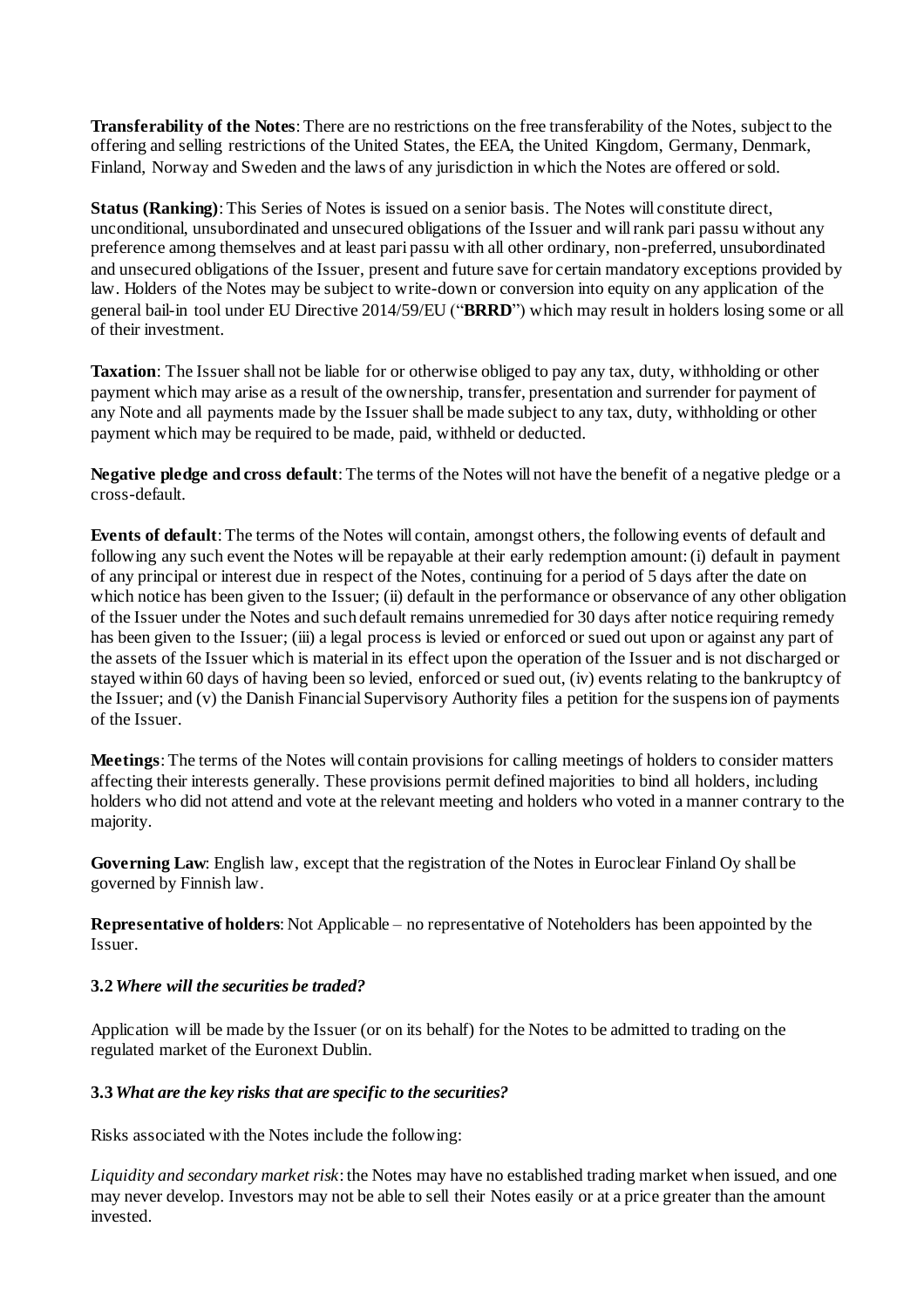*Risk of losing all or some of the investment:* many factors are likely to affect the value of and return on the Notes, including interest rates, exchange rates, performance of the reference item and economic, financial and political factors.

*The Notes may be modified*: the terms of the Notes may be modified without the consent of the investor in certain circumstances. This will not always require the decision of a meeting of investors.

*Exchange rate risks*: exchange rate movements may adversely impact an investor where the Notes are not denominated in the investor's own currency and the imposition of exchange controls could result in an investor not receiving payment on the Notes.

*Risk of adjustment or early redemption following a disruption or additional disruption event*: in this case any adjustments made or an early redemption of the Notes at the early redemption amount may not be a favourable outcome for investors.

*Risk of volatility*: movements in the level of the index may be subject to significant fluctuations. The timing of this may adversely affect the return to investors, even if the average level is consistent with their expectations.

*Risksrelating to benchmarks*: the regulation and reform of benchmarks may adversely affect the value of the Notes as they are linked to or reference such a benchmark.

*Investors have no claim against the reference item*: investors are exposed to the performance of the relevant reference item but will have no recourse to such reference item or to the issuer or sponsor of the reference item.

## **4. KEY INFORMATION ON THE OFFER OF SECURITIES TO THE PUBLIC AND /OR THE ADMISSION TO TRADING ON A REGULATED MARKET**

## **4.1***Are the Notes being offered to the public as part of a Non-Exempt Offer?*

This issue of Notes is being offered in a Non-exempt Offer in Finland.

## **4.2** *Under which conditions and timetable can Iinvest in these securities?*

This issue of Notes is being offered in a Non-exempt Offer in Finland during the period from and including 17 January 2022 to and including 11 February 2022.

The issue price of the Notes is 100.00 per cent. of their principal amount.

Application is expected to be made by the Issuer (or on its behalf) for the Notesto be admitted to trading on the regulated market of the Euronext Dublin.

The estimated total expenses of the issue and offer of the Notes are as follows: (i) a commission of up to 2.00 per cent. of the aggregate principal amount of the Notes payable to the Authorised Offeror, not included in the issue price, (ii) fees up to 0.40 per cent. per annum (i.e. total up to 2.00 per cent.) of the aggregate principal amount due to the Issuer as a structuring fee, (iii) a distribution fee of up to 0.90 per cent. per annum (i.e. total up to 4.50 per cent.) of the aggregate principal amount of the Notes to the authorised offeror.

#### **4.3Who is the offeror and/or the person asking for admission to trading?**

Subject to the conditions set out below, the Issuer consents to the use of this Base Prospectus in connection with a Non-Exempt Offer of Notes by EAB Varainhoito Oy with its registered office is at Kluuvikatu 3, 3. krs. 00100 Helsinki, acting as an authorised offeror and which is incorporated and operates as a limited liability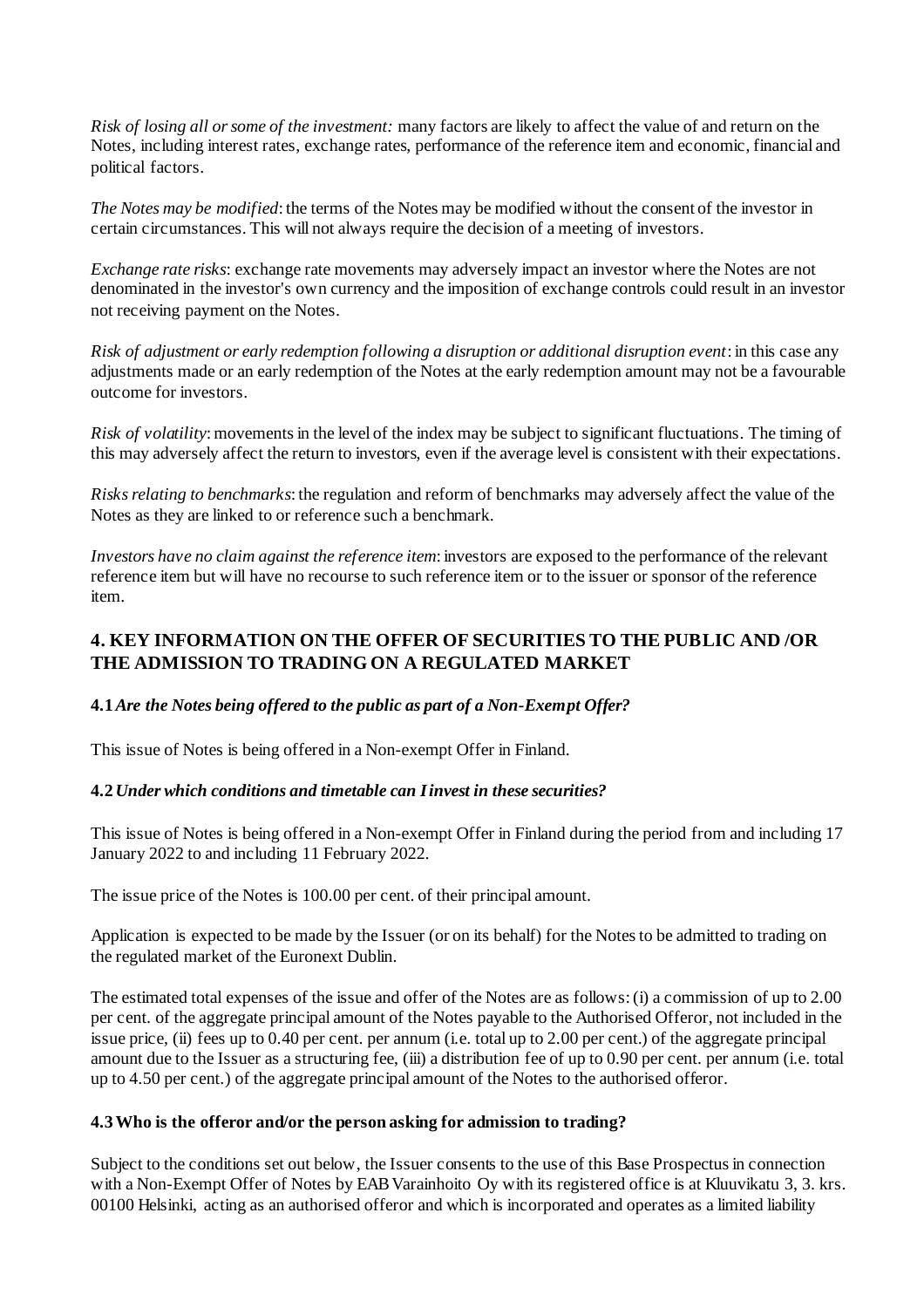company under the laws of Finland. The Issuer's consent is given for Non-Exempt Offers of Notes during the period from and including 17 January 2022 to and including 11 February 2022 (the "Offer Period").

The person asking for admission to trading of the Notes Is the Issuer.

The conditions to the Issuer's consent are that such consent (a) is only valid during the Offer Period; and (b) only extends to the use of the Base Prospectus to make Non-exempt Offers of the relevant Tranche of Notes in Finland.

AN INVESTOR INTENDING TO PURCHASE OR PURCHASING ANY NOTES IN A NON-EXEMPT OFFER FROM AN AUTHORISED OFFEROR WILL DO SO, AND OFFERS AND SALES OF SUCH NOTES TO AN INVESTOR BY SUCH AUTHORISED OFFEROR WILL BE MADE, IN ACCORDANCE WITH THE TERMS AND CONDITIONS OF THE OFFER IN PLACE BETWEEN SUCH AUTHORISED OFFEROR AND SUCH INVESTOR INCLUDING ARRANGEMENTS IN RELATION TO PRICE, ALLOCATIONS, EXPENSES AND SETTLEMENT. THE RELEVANT INFORMATION WILL BE PROVIDED BY THE AUTHORISED OFFEROR AT THE TIME OF SUCH OFFER.

Application is expected to be made by the Issuer (or on its behalf) for the Notes to be admitted to trading.

## **4.4***Why is this prospectus being produced?*

The Issuer is issuing the Notes as part of its normal business. The net proceeds from the issue of Notes will be applied by the Issuer for its general business purposes. Estimated net proceeds are EUR up to 50,000,000.00. The offer of the Notes is not underwritten.

The authorised offeror, and Danske Bank A/S will be paid certain amounts as set out in item 4.2 above. So far as the Issuer is aware, no other person involved in the issue of the Notes has an interest material to the offer.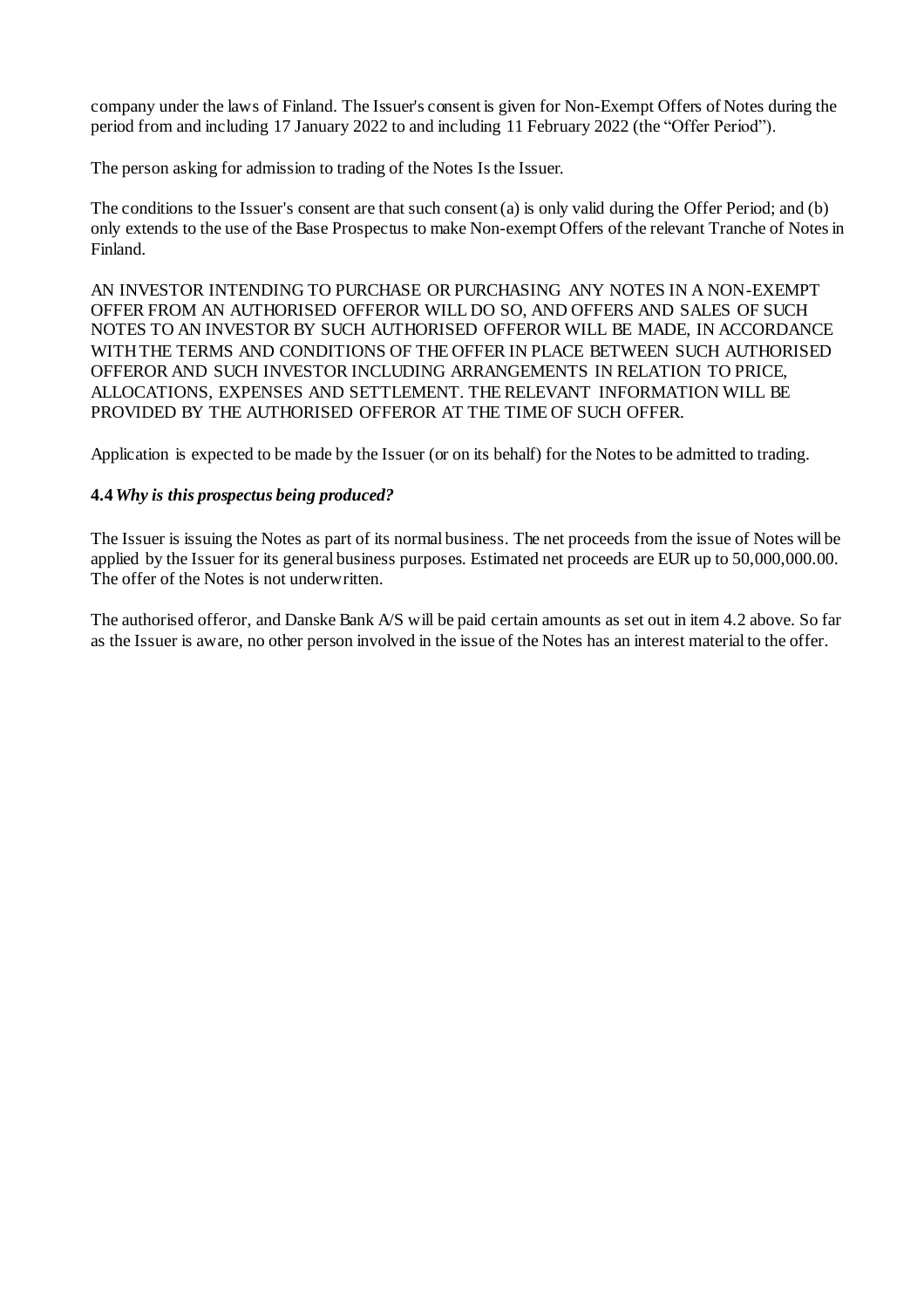## **BILAGA TILL SLUTLIGA VILLKOR - SUMMERING**

## **1. INLEDNING OCH VARNINGAR**

## **1.1 Varning**

Denna sammanfattning bör läsas som en introduktion till Grundprospektet och de Slutliga Villkoren till vilka detta bifogas. Varje beslut att investera i Obligationer bör baseras på Grundprospektet i dess helhet, inklusive alla dokument som införlivats genom hänvisning och de Slutliga Villkoren. En investerare i Obligationerna kan förlora hela eller delar av det investerade kapitalet. Om en talan väcks i domstol avseende information som ingår i Grundprospektet och de Slutliga Villkoren, kan klaganden enligt nationell lagstiftning där talan väcks, vara skyldig att bära kostnaderna för översättning av Grundprospektet och de relevanta Slutliga Villkoren innan det rättsliga förfarandet inleds. Civilrättsligt ansvar åligger endast Emittenten på grundval av denna sammanfattning, inklusive varje översättning av den, men endast om sammanfattningen är vilseledande, felaktig eller oförenlig när den läses tillsammans med de andra delarna av Grundprospektet och de Slutliga Villkoren eller, när den läses tillsammans med de andra delarna av Grundprospektet och de relevanta Slutliga Villkoren, inte innehåller den nyckelinformation som krävs för att hjälpa investerare när de överväger att investera i Obligationerna.

#### *Du står i begrepp att köpa en produkt som inte är enkel och som kan vara svår att förstå.*

## **1.2 Värdepapperen**

Obligationerna som beskrivs i denna Sammanfattning är indexrelaterade obligationer med förfallodag 07 mars 2027 (med förbehåll för justering), med serienummer CR000CBF och med Internationellt Värdepappersidentifikationsnummer (ISIN) FI4000514294 ("**Obligationerna**").

## **1.3Emittenten**

Emittenten är Danske Bank A/S ("**Emittenten**"). Dess registrerade adress är 2-12 Holmens Kanal, DK-1092 Köpenhamn K, Danmark, och dess identifieringskod för juridiska personer (LEI) är MAES062Z21O4RZ2U7M96.

#### **1.4Behörig myndighet**

Grundprospektet godkändes den 16 juni 2021 av den Irländska Centralbanken med adress New Wapping Street, North Wall Quay, Dublin 1, DO1 F7X3.

## **2. NYCKELINFORMATION OM EMITTENTEN**

## **2.1***Vem är Emittent av värdepapperen?*

## **Hemvist och juridisk form, enligt vilken lagstiftning Emittenten bedriver verksamhet och i vilket land bolaget har bildats**

Emittenten är en kommersiell bank med begränsat aktieägaransvar, bildat i och med hemvist i Danmark. Emittenten är registrerad i enlighet med den danska lagen om finansiell verksamhet (lov om finansiel virksomhed) med danskt organisationsnummer 61126228. Emittentens identifieringskod för juridiska personer (LEI) är MAES062Z21O4RZ2U7M96.

## **Emittentenshuvudverksamhet**

Emittenten är moderbolag i Danske Bank Group ("**Koncernen**"), som är den ledande leverantören av finansiella tjänster i Danmark mätt i totalt rörelsekapital den 30 september 2020, och en av de största i Norden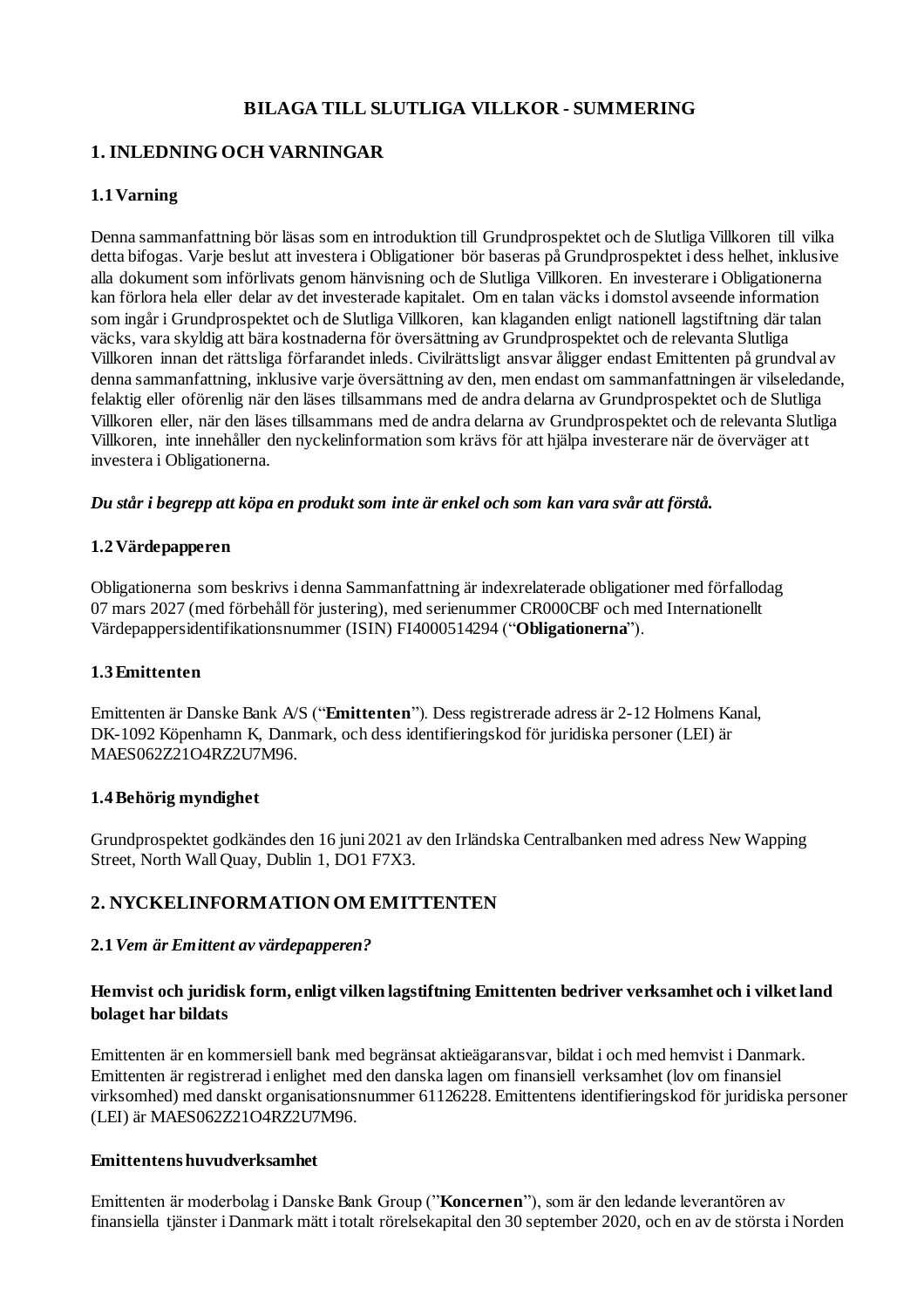mätt i totala tillgångar per 31 december 2020. Koncernen erbjuder kunderna ett brett utbud av tjänster inom områdena bank, hypoteksfinansiering, försäkring, pension, fastighetsmäkleri, kapitalförvaltning och handel med ränteprodukter, valutakurser och aktier. Emittenten är Danmarks största bank, är en av de större bankerna i Finland och Nordirland och har utmanarpositioner i Sverige och Norge.

#### **Större aktieägare, inbegripet huruvida den ägs eller kontrolleras direkt eller indirekt och av vem**

Vid utgången av år 2020 hade en aktieägargrupp informerat Emittenten om innehav om 5 procent eller mer av Emittentens aktier och röster:

● A.P. Møller-Holding Group hade ett innehav om totalt (direkt och indirekt) ungefär 21 procent av aktierna och rösterna i Emittenten.

Emittenten känner inte till någon annan aktieägare eller sammankopplad aktieägargrupp som direkt eller indirekt äger mer än 5 procent av aktierna och rösterna i Emittenten.

#### **De viktigaste befattningshavarna**

Emittentens styrelse består för närvarande av följande:

- 
- Karsten Dybvad Bente Avnung Landsnes Kirsten Ebbe Brich
- 

-

- 
- Jan Thorsgaard Nielsen Raija-Leena Hankonen Charlotte Hoffmann
- Lars-Erik Brenøe Bente Bang
- 
- Carol Sergeant Martin Blessing Thorbjørn Lundholm Dahl
	-

#### **(a) Lagstadgade revisorer**

De konsoliderade räkenskaperna för Koncernen per och för åren som slutade den 31 december 2020 och 2019 har reviderats av Deloitte Statsautoriseret Revisionspartnerselskab.

#### **2.2***Vilken är Emittentensfinansiella nyckelinformation?*

|                                       | <b>Resultaträkning</b>                           |                                    |                                                      |                                              |
|---------------------------------------|--------------------------------------------------|------------------------------------|------------------------------------------------------|----------------------------------------------|
|                                       | För året som slutade<br>(reviderad) <sup>5</sup> |                                    | För de nio månaderna som<br>slutade (icke reviderad) |                                              |
|                                       | 31 december<br>2021<br>DKKm <sup>*</sup>         | 31 december<br>2020<br><b>DKKm</b> | 30<br>september<br>2021<br><b>DKKm</b>               | 30<br>september<br>2020<br>DKKm <sup>*</sup> |
| Nettoränteintäkter                    | 22 049                                           | 22 15 1                            | 16498                                                | 16703                                        |
| Nettointäkter avgifter och kommission | 13525                                            | 12 217                             | 9 700                                                | 8573                                         |
| Nettohandelsintäkter                  | 4 1 2 6                                          | 4 2 9 7                            | 3 1 1 1                                              | 3 2 5 3                                      |
| Vinst före kreditnedskrivningar       | 16921                                            | 13 901                             | 12635                                                | 11014                                        |
| Kreditnedskrivningar                  | 348                                              | 7 0 0 1                            | 587                                                  | 6287                                         |
| Nettovinst                            | 12920                                            | 4589                               | 9 2 6 6                                              | 3 1 3 9                                      |
| Vinst per aktie                       | 14,6                                             | 4,7                                | 10,4                                                 | 3,2                                          |

\*Ytterligare information se delårsrapport – första nio månader 2021.

 $^5$  Genom prospektsupplement nr 3 av den 3 februari 2022 har avsnittet uppdaterats för att reflektera offentliggörandet av årsrapport 2021.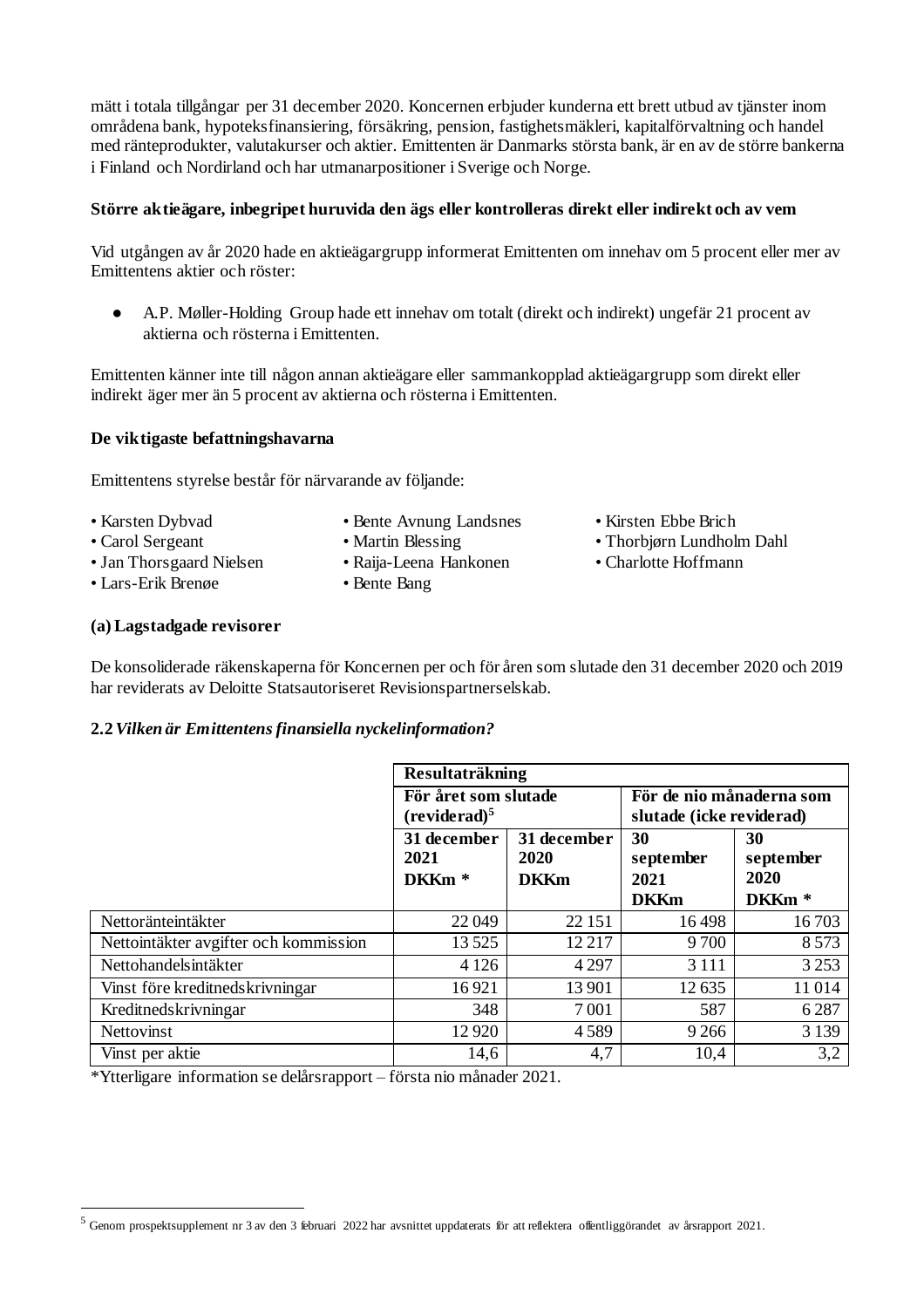|                                                                       | <b>Balansräkning</b>               |                                          |                                                         |  |  |
|-----------------------------------------------------------------------|------------------------------------|------------------------------------------|---------------------------------------------------------|--|--|
|                                                                       |                                    | Per (reviderad, om inte annat anges) $6$ |                                                         |  |  |
|                                                                       | 31 december<br>2021<br><b>DKKm</b> | 31 december<br>2020<br><b>DKKm</b>       | 30 september<br>2021 (icke<br>reviderad)<br><b>DKKm</b> |  |  |
| Totala tillgångar                                                     | 3 9 3 5 8 3 4                      | 4 109 231                                | 3 9 24 9 31                                             |  |  |
| Icke-prioriterade senior skulder (en: non-<br>preferred senior bonds) | 107 654                            | 106 371                                  | 106 648                                                 |  |  |
| Efterställda skulder                                                  | 39 321                             | 32 337                                   | 39 30 6                                                 |  |  |
| Lån och kundfordringar (netto)                                        | 1834372                            | 1838126                                  | 1 801 353                                               |  |  |
| Insättningar från kunder                                              | 1 167 638                          | 1 1 9 1 1 7 3                            | 1 154 717                                               |  |  |
| Totalt aktiekapital                                                   | 176 704                            | 168 679                                  | 176 248                                                 |  |  |
| Primärkapitalandel (CET1) (%)                                         | 17,7                               | 18,3                                     | 18,1                                                    |  |  |
| Total kapitalandel (%)                                                | 22,4                               | 23,0                                     | 23,4                                                    |  |  |

Det finns inga reservationer iEmittentens revisionsberättelse avseende dess historiska finansiella information.

## **2.3***Vilka nyckelrisker ärspecifika för Emittenten?*

Emittenten är utsatt för följande nyckelrisker:

-

*Kreditrisk*: Risken för förluster orsakat av att gäldenärer inte uppfyller hela eller delar av sina betalningsförpliktelser gentemot Koncernen. Kreditrisk inkluderar motpartskreditrisk. Motpartskreditrisk uppkommer genom en kombination av kreditrisk (en försämring av motpartens kreditvärdighet) och marknadsrisk (det potentiella värdet av derivatkontrakt). Danske Bank Group tar på sig motpartskreditrisk när den ingår derivattransaktioner (ränte-, valuta-, aktie och kreditkontrakt) och värdepappersfinansieringstransaktioner.

*Marknadsrisk*: Risken för förluster eller vinster orsakade av förändringar i marknadsvärden för Koncernens finansiella tillgångar, skulder och poster utanför balansräkningen till följd av förändringar i marknadspriser eller kurser. Marknadsrisk påverkar Koncernens finansiella rapporter genom värderingen av poster upptagna på balansräkningen och poster utanför balansräkningen: vissa av Koncernens finansiella instrument, tillgångar och skulder är värderade efter marknadspriser, medan andra är värderade efter marknadspriser och värderingsmodeller utvecklade inom Koncernen. Utöver detta kommer nettointäkter genererade från den ickehandlade portföljen att påverkas av räntenivåerna.

*Likviditets-, finansierings- och kapitalrisk*: Risken för att Koncernen måste emittera skulder eller eget kapital till betydande kostnader, inte kan följa sin affärsstrategi på grund av balansräkningskrav och begränsningar, eller att Koncernen inte kan uppfylla sina betalningsförpliktelser på grund av brist på medel. Likviditetsrisk är risken att en frånvaro av finansiering leder till betydande kostnader eller förhindrar Koncernen att upprätthålla dess affärsmodell eller fullgöra sina betalningsåtaganden. Kapitalrisk är risken för att inte ha tillräckligt med kapital för att täcka materiella risker uppkomna genom Koncernens valda affärsstrategi.

*Försäkrings- och pensionsrisk*: Danske Bank-Koncernens försäkrings- och pensionsrisk består av de risker som härrör från ägandet av Danica Pension. Detta inkluderar marknadsrisk, livförsäkringsrisk och operativ risk. Som en del i dess produkterbjudanden tillhandahåller Danica Pension garanterad livränta; försäkring mot döden, invaliditet och olycka; och täcker negativa investeringsavkastningar. Detta exponerar Koncernen mot försäkringsrisker så som livfallsrisker och invaliditetsrisker såväl som marknadsrisk. Försäkringsrisker är risken för förluster inom försäkringsverksamheten. På Danica Pension är dessa risker nästan enbart livförsäkringsrisker, och de framträder naturligt som en följd av affärsmodellen. De flesta försäkringsriskerna materialiseras över långa tidshorisonter genom vilka gradvisa förändringar i biometriska tillstånd avviker från

<sup>6</sup> Genom prospektsupplement nr 3 av den 3 februari 2022 har avsnittet uppdaterats för att reflektera offentliggörandet av årsrapport 2021.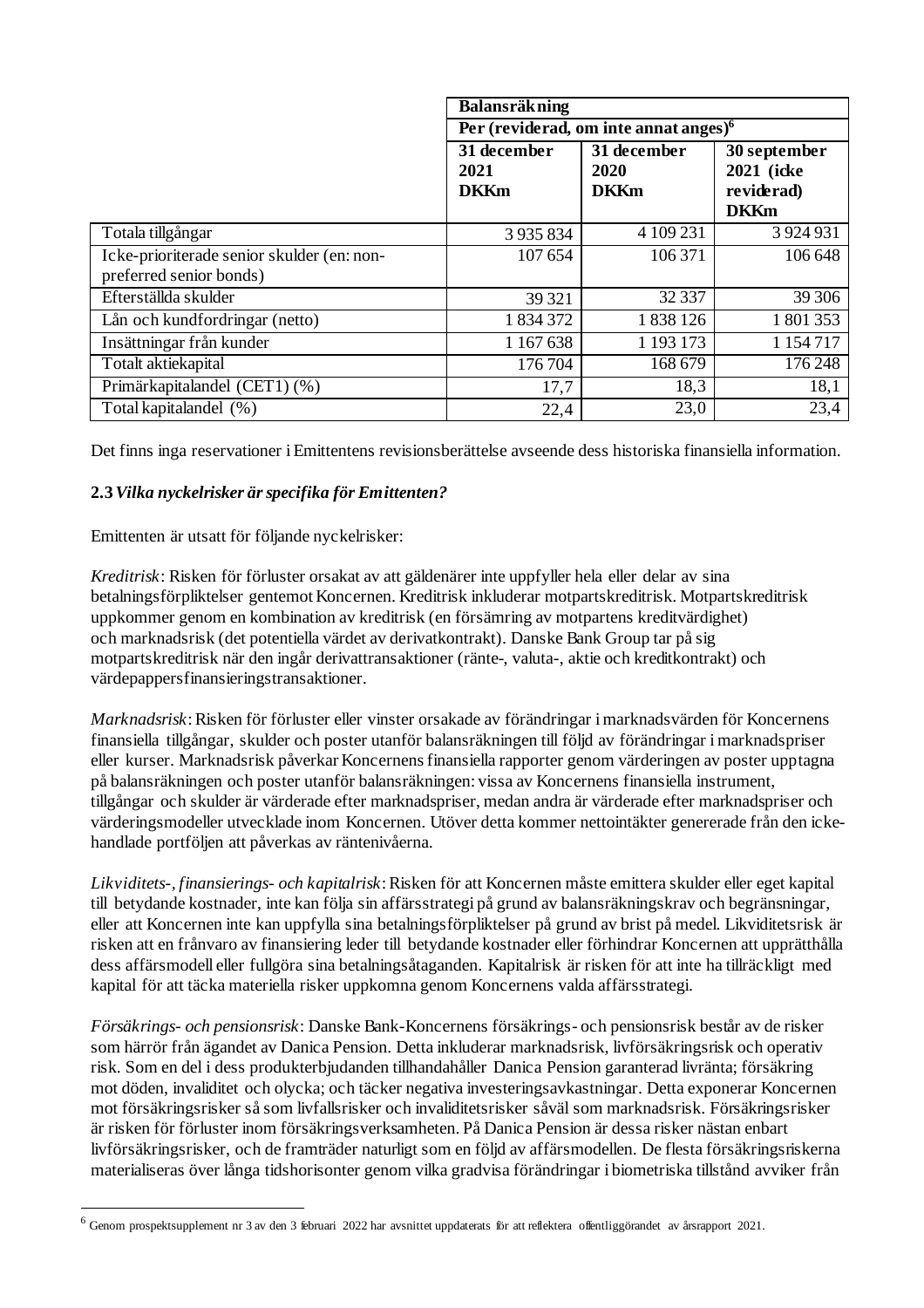de förväntade i prissättningen av avtalen.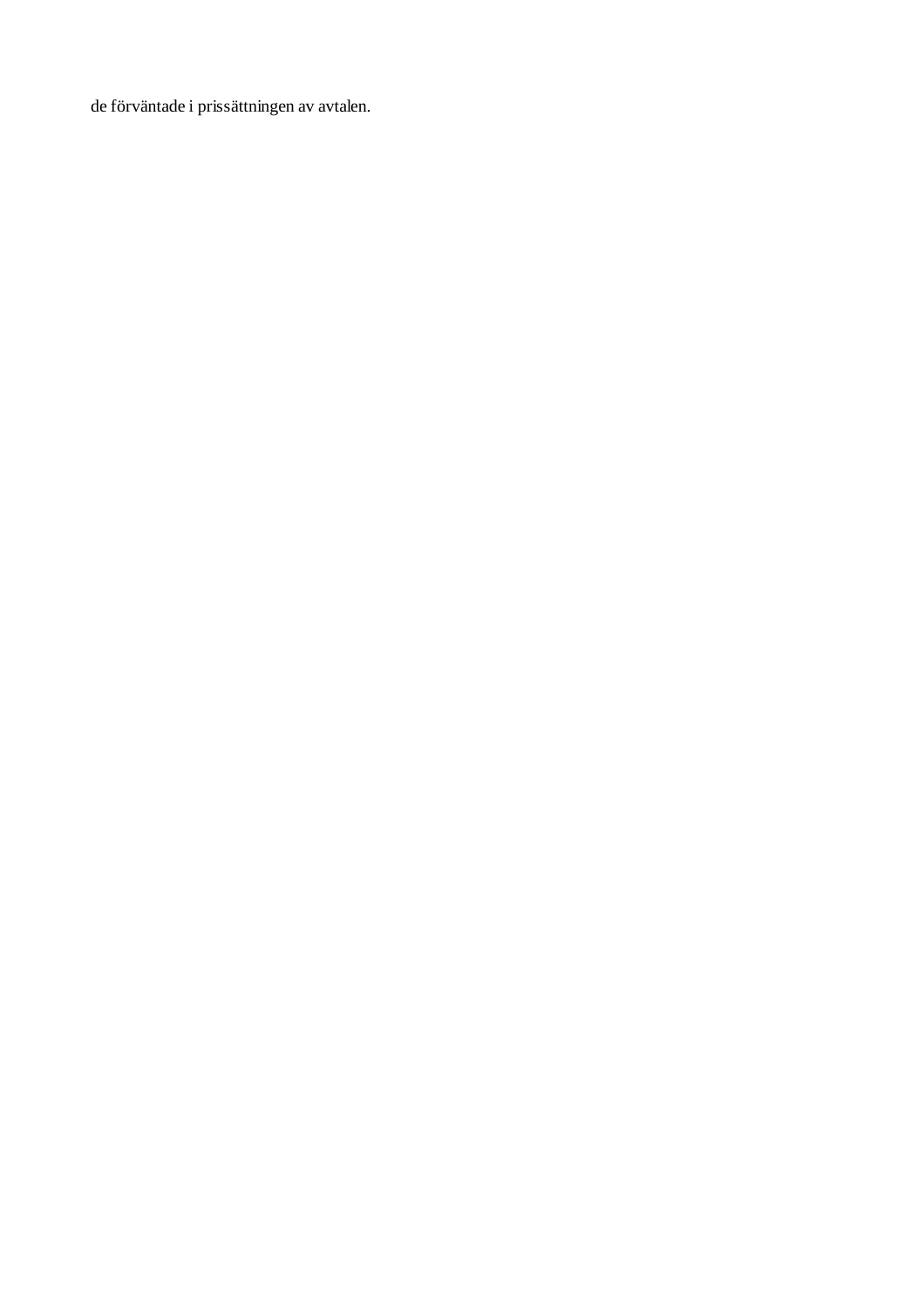*Icke-finansiell risk*: Risken för ekonomiska förluster eller vinster, inverkan av lagstiftning, påverkan på renommé eller kundpåverkan till följd av otillräckliga eller misslyckade interna processer eller från personer, system eller externa händelser, inklusive juridiska- och regelefterlevnadsrisker. Icke-finansiella risker består av verksamhetsrisk, ekonomisk brottslighetsrisk, uppföranderisk, teknologirisk, affärsmodellrisk såväl som finansiell kontrollrisk och strategirisk.

## **3. NYCKELINFORMATION OM VÄRDEPAPPEREN**

## **3.1***Vilka är värdepapperens viktigaste egenskaper?*

Obligationerna är indexrelaterade obligationer med förfallodag 07 mars 2027 (med förbehåll för justering) med Internationellt Värdepappersidentifikationsnummer (ISIN) FI4000514294. Valutan för denna Serie av Obligationer är EUR.

Obligationerna har en Angiven Valör om EUR 1,000.00 och Obligationerna kan tecknas i minsta post om 5 obligationer.

## **Rättigheter tillkommande Obligationerna**

Utveckling av Underliggande Index, förklaring av påverkan på värdet av investeringen och medföljande risker och övrig information rörande Underliggande index:

Det icke kapitalskyddade knock-in inlösenbeloppet med säljoptionskaraktär för obligationerna som emitteras till par är kopplat till utvecklingen av underliggande index. Obligationerna är komplexa finansiella produkter med full nedsiderisk för det fall det underliggande indexet förlorar mer än 30% av dess initiala pris.

Obligationernas inlösenbelopp bestäms utifrån utvecklingen av det underliggande indexet. Obligationerna löper mellan 1 och 5 år. För varje autocall-värderingsdag (för det fall obligationerna inte tidigare har autocallats på någon av de tidigare autocall-värderingsdagarna, observeras nivån för det underliggande indexet. Ifall slutpriset för det underliggande indexet är lika med eller överstiger motsvarande autocallbarriär för sådan autocall-värderingsdag ska obligationerna autocallas och ett inlösenpris om 100,00% betalas följande förtida inlösendag. För det fall obligationerna inte autocallas och värdet på den underliggande indexet minskas med mer än 30% så som beräknat på den slutliga värderingsdagen ska det slutliga inlösenbeloppet för obligationerna motsvara utvecklingen av det underliggande indexet..

Kupongen på obligationerna bestäms efter utvecklingen av det underliggande indexet. På varje räntebestämningsdag (förutsatt att obligationerna inte har autocallats på någon av de tidigare räntebestämningsdagarna) observeras nivån för det underliggande indexet. För det fall slutpriset för underliggande index är lika med eller överstiger 100% av dess slutpris på den första värderingsdagen ska kupongen beräknas som (i) det numeriska värdet av observationsdagen (2, 3, 4 ... 10) multiplicerat med INDIKATIVT 6,50% *(bestäms av Emittenten senast på Emissionsdagen, minst 5.5 procent.)* MINUS summan av utbetalad ränta (om någon) utbetalad före den relevanta räntebetsämningsdagen. Kupongen betalas endast ut en gång om autocallad. För det fall slutpriset för det underliggande indexet understiger 100% betalas ingen kupong ut på den räntebestämningsdagen.

Enligt villkoren för Obligationerna kan vissa datum ändras för det fall det specificerade datumet antingen inte är en arbetsdag eller handelsdag. Andra justeringar kan påverka avkastningen (om någon) som du mottar. Villkoren för Obligationerna anger även att för det fall extraordinära händelser inträffar (1) kan justeringar av Obligationerna göras och/eller (2) kan Emittenten avbryta Obligationerna i förtid. Dessa händelser hänför sig till det underliggande indexet, Obligationerna och Emittenten. Avkastningen (om någon) som du mottar på sådant förtida avbrott kommer troligtvis avvika från de scenarier som beskrivs ovan och kan blimindre än beloppet som du investerade.

**Värderingar:** Emittenten har kreditvärderats av var och en av S&P Global Ratings Europe Limited ("**S&P**"), Fitch Ratings Limited ("**Fitch**") och Moody's Investors Service Limited ("**Moody's**") enligt följande: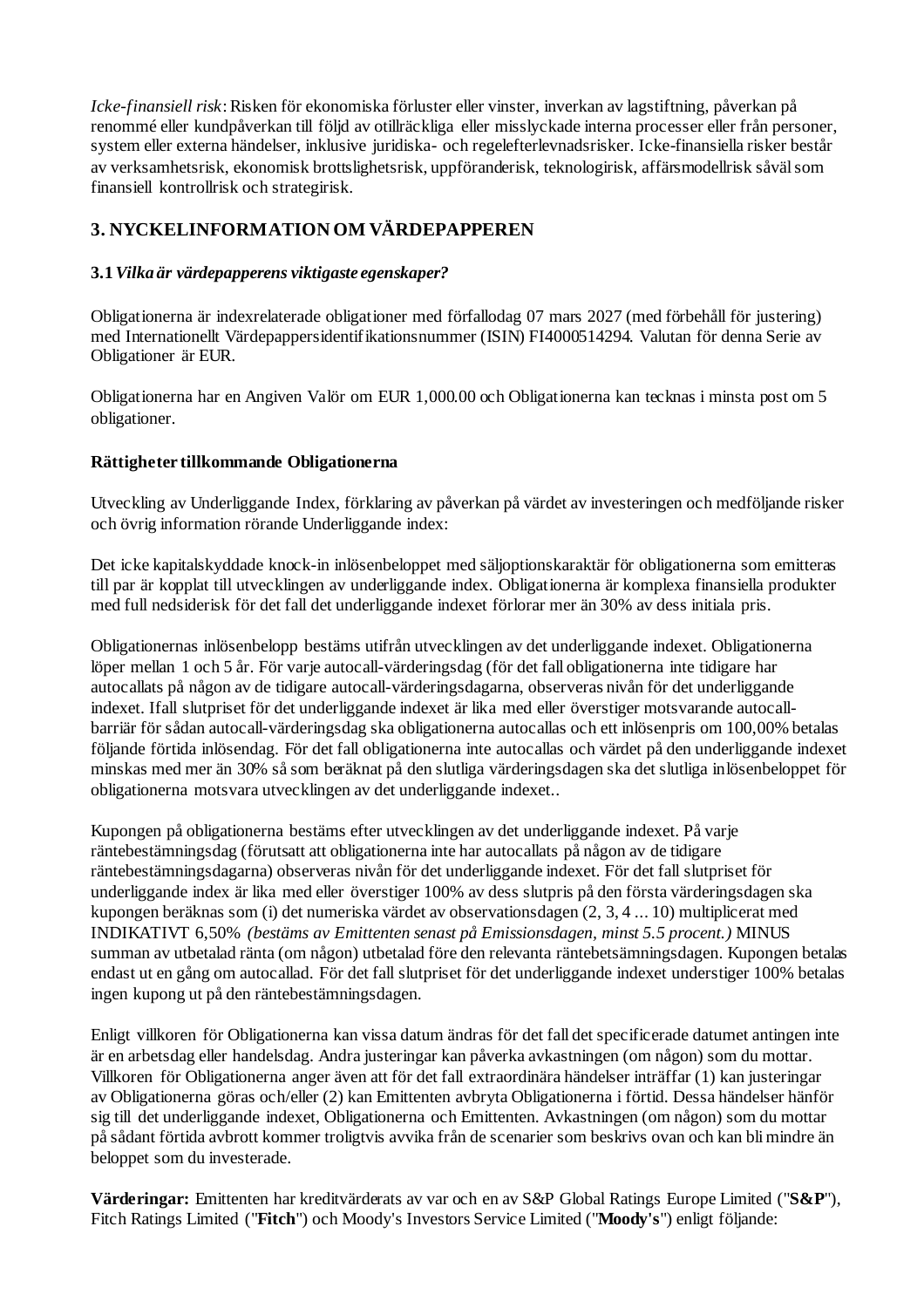| Emittentens långsiktiga fallissemangsbetyg | $S\&P:A$    | Fitch: A  | Mody's: A3    |
|--------------------------------------------|-------------|-----------|---------------|
| Emittentens kortsiktiga fallissemangsbetyg | $S\&P: A-1$ | Fitch: F1 | $Mody's: P-2$ |

Ett kreditvärdighetsbetyg för ett värdepapper utgör inte en rekommendation att köpa, sälja eller inneha värdepapper och kan bliföremålför suspendering, sänkning eller tillbakadragande vid vilken tidpunkt som helst av det tilldelande kreditvärderingsinstitutet.

**Obligationernas överlåtbarhet**: Det finns inga begränsningar avseende Obligationernas fria överlåtbarhet, med förbehåll för begränsningar av erbjudanden och försäljning i USA, EES, Storbritannien, Tyskland, Danmark, Finland, Norge och Sverige och lagarna i alla jurisdiktioner där Obligationerna erbjuds eller säljs.

**Status (Rangordning)**: Denna Serie av Värdepapper emitteras på en oprioriterad basis. Obligationerna kommer utgöra direkta, ovillkorade, icke säkerställda och icke efterställda förpliktelser för Emittenten och kommer att rangordnas lika sinsemellan (pari passu) och åtminstone lika (pari passu) med alla andra vanliga, icke-prioriterade, icke säkerställda och icke efterställda förpliktelser för Emittenten, med reservation för vissa lagstadgade obligatoriska undantag. Innehavare av Obligationer kan bli föremål för nedskrivning eller konvertering till eget kapital vid tillämpning av det allmänna nedskrivningsverktyget enligt EU-direktiv 2014/59 / EU ("**BRRD**") vilket kan leda till att innehavare förlorar en del av eller hela sin investering.

**Beskattning**: Emittenten är inte ansvarig för eller på annat sätt skyldig att betala någon skatt, tull, källskatt eller annan betalning som kan uppstå till följd av ägande, överlåtelse, presentation och överlämnande för betalning av någon Obligation och alla betalningar gjorda av Emittenten ska vara föremål för eventuell skatt, tull, källskatt eller annan betalning som kan krävas att genomföras, betalas, innehållas eller dras av.

**Negativutfästelse om annan pant och korsvis uppsägningsgrund**: Villkoren för Obligationerna kommer inte omfattas av en negativutfästelse om annan pantsättning eller korsvis uppsägningsgrund.

**Uppsägningsgrundande händelser**: Villkoren för Obligationerna kommer att innehålla bland annat följande uppsägningsgrundande händelser och efter alla sådana händelser kommer Obligationerna att återbetalas till dessas förtida inlösenbelopp: (i) underlåtenhet att betala av eventuell(t) kapitalbelopp eller ränta som är förfallen med avseende på Obligationerna och sådan underlåtelse varar under en period om fem dagar efter det datum då meddelande har lämnats till Emittenten; (ii) Emittentens underlåtenhet att utföra eller iaktta något av sina andra åtaganden enligt Obligationerna och sådan underlåtenhet fortgår i 30 dagar efter det att Emittenten har mottagit meddelande med krav på rättelse, (iii) ett juridiskt förfarande avseende beskattning eller verkställande eller stämning avseende eller gällande någon del av Emittentens tillgångar företas som är betydande vad gäller dess effekt på Emittentens verksamhet och som inte avslås eller inhiberas inom 60 dagar efter sådant juridiskt förfarande avseende beskattning, verkställande eller stämning, (iv) händelser avseende Emittentens konkurs; och (v) den danska finansiella tillsynsmyndigheten lämnar in en begäran om betalningsinställelse för Emittenten.

**Möten**: Villkoren för Obligationerna kommer att innehålla bestämmelser för att kalla innehavare till möten för att överväga frågor som påverkar deras intressen generellt. Dessa bestämmelser tillåter definierade majoriteter att binda samtliga innehavare, inklusive innehavare som inte närvarade och röstade vid det relevanta mötet och innehavare som röstade på ett annat sätt än majoriteten.

**Tillämplig lag**: Engelsk rätt, med undantag för registrering av Obligationerna sker iEuroclear Finland Oy, då ska värdepapperen vara underkastade finsk rätt.

**Representation av innehavare**:Ej tillämpligt – ingen representant för Obligationsinnehavarna har utsetts av Emittenten.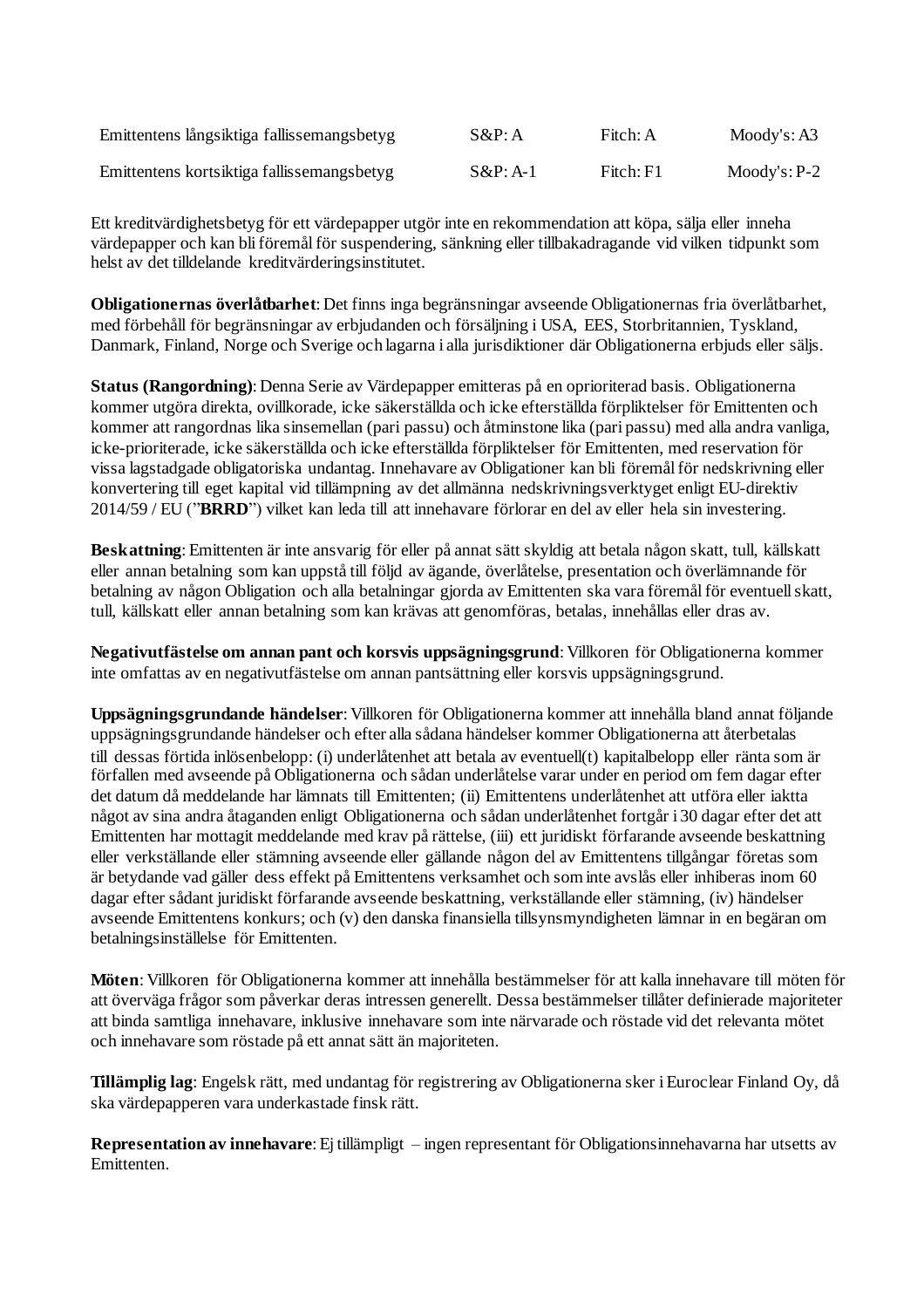## **3.2***Var kommer värdepapperen att handlas?*

Ansökan har gjorts av Emittenten (eller för dess räkning) för att ta upp Obligationerna till handel på den reglerade marknaden Euronext Dublin.

#### **3.3***Vilka nyckelrisker ärspecifika för värdepapperen?*

Riskerna som är förknippade med Obligationerna är följande:

*Likviditets- och andrahandsmarknadsrisk*: det finns risk för att det inte finns någon andrahandsmarknad för Obligationerna när dessa emitteras och det är möjligt att en sådan aldrig utvecklas. Det är möjligt att investerare inte på ett enkelt sätt eller till ett pris högre än det investerade kommer att kunna sälja sina Obligationer.

*Risk att förlora hela eller delar av investeringen*: många faktorer kommer sannolikt att påverka värdet och avkastningen av Obligationen, däribland inkluderat ränta, valutaväxlingskurser, utveckling av referensobjekt och ekonomiska, finansiella och politiska faktorer.

*Obligationerna kan ändras*: villkoren för Obligationerna kan i vissa fall ändras utan investerarens godkännande. En sådan ändring kommer inte alltid att fordra beslut genom innehavarmöte.

*Valutakursrisker*: valutakursrörelser kan påverka en investerare negativt där Obligationerna inte är denominerade i investerarens egen valuta och införandet av valutakontroller kan leda till att en investerare inte får betalning på dessa Obligationer.

*Risken för justering eller förtida inlösen som följer en avbrottshändelse eller ytterligare avbrottshändelse*: i detta fall ska alla justeringar gjorda, eller en förtida inlösen av Obligationerna för det förtida inlösenbeloppet, inte resultera i något gynnsamt resultat för investerare.

*Volatilitetsrisk*: rörelser i nivån för index kan bli föremål för betydande fluktueringar. Timingen för dessa rörelser kan negativt påverka avkastningen till investerare, även ifall den genomsnittliga nivån är konsekvent med dess förväntningar.

*Risker relaterade till referensvärden*: regleringen och reformen av "referensvärden" kan påverka Obligationernas värde negativt eftersom de är relaterade till eller refererar tillsådana "referensvärden".

*Investerare haringa rättigheter gentemot referensobjektet*: investerare är exponerade mot utvecklingen av relevant referensobjekt men kommer inte ha någon regressrätt mot sådant referensobjekt eller gentemot emittenten eller sponsorn av referensobjektet.

## **4. NYCKELINFORMATION OM ERBJUDANDET AV VÄRDEPAPPER TILL ALLMÄNHETEN OCH/ELLER UPPTAGANDET TILL HANDEL PÅ EN REGLERAD MARKNAD**

#### **4.1***Erbjuds Obligationerna till allmänheten som en del av ett Icke-undantaget Erbjudande?*

Denna emission av Obligationer erbjuds som ett Icke-undantaget Erbjudande i Finland.

#### **4.2***På vilka villkor och enligt vilken tidplan kan jag investera i detta värdepapper?*

Denna emittering av Obligationerna erbjuds genom ett icke-undantaget erbjudande i Finland under perioden från och inkluderande 17 januari 2022 till och inkluderande 11 februari 2022.

Emissionskursen för Obligationerna är 100.00 av dessas kapitalbelopp.